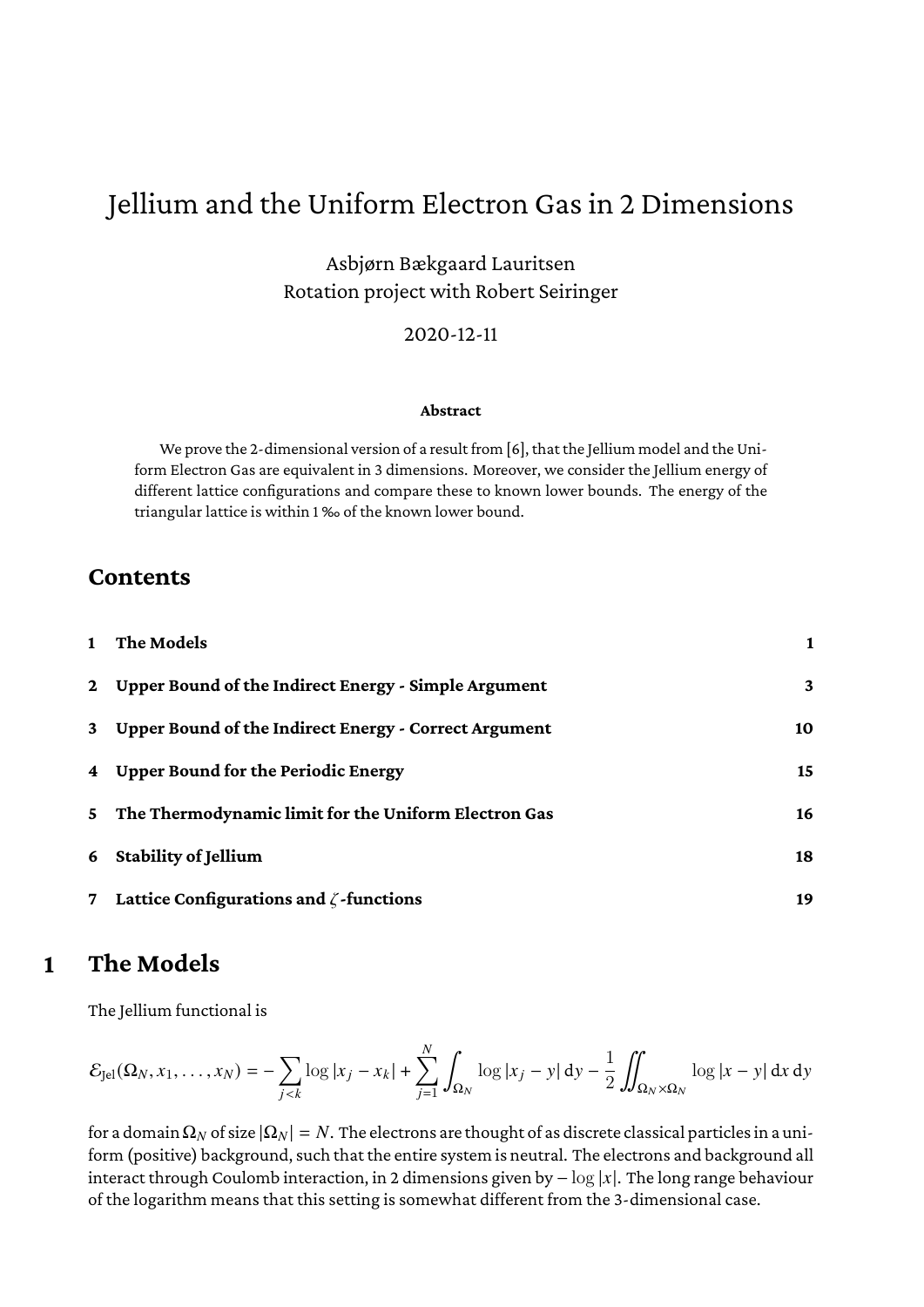In [\[11\]](#page-22-1) it is shown that the thermodynamical limit

$$
e_{\text{Jel}} = \lim_{\Omega_N \nearrow \mathbb{R}^2} \min_{x_1, \dots, x_N \in \mathbb{R}^2} \frac{\mathcal{E}_{\text{Jel}}(\Omega_N, x_1, \dots, x_N)}{|\Omega_N|}
$$

exists under fairly non-restrictive conditions on the domain  $\Omega_N$ .

The other important functional, which we study is that of the indirect energy. Given an  $N$ particle probability density  $\mathbb P$  (meaning  $\mathbb P$  is a probability measure on  $\mathbb R^{2N})$  we define the indirect energy as

$$
\mathcal{E}_{\text{Ind}}(\mathbb{P}) = -\int \sum_{j < k} \log |x_j - x_k| \, d\mathbb{P}(x_1, \dots, x_N) + \frac{1}{2} \iint \log |x - y| \rho_{\mathbb{P}}(x) \rho_{\mathbb{P}}(y) \, dx \, dy,
$$

where  $\rho_{\mathbb{P}}$  is the one-particle density associated to  $\mathbb{P}$ , i.e. the sum of all the marginals

$$
\rho_{\mathbb{P}} = \sum_{j=1}^N \int_{\mathbb{R}^{2(N-1)}} d\mathbb{P}(x_1,\ldots,\hat{x}_j,\ldots,x_N).
$$

We are interested in keeping the density fixed, and so, for any density  $\rho$  with  $\int \rho\, \mathrm{d} x=N$  we define

$$
\mathcal{E}_{\text{Ind}}(\rho) = \min_{\mathbb{P}: \rho_{\mathbb{P}} = \rho} \mathcal{E}_{\text{Ind}}(\mathbb{P})
$$

Again, we are interested in the thermodynamic limit, and for a system of uniform density, i.e.

$$
e_{\text{UEG}} = \lim_{\Omega_N \nearrow \mathbb{R}^2} \frac{\mathcal{E}_{\text{Ind}}(\mathbb{1}_{\Omega_N})}{|\Omega_N|}
$$

.

By a slight modification of the argument in [\[5\]](#page-22-2) we show in section [5](#page-15-0) that indeed this limit exists. (We in fact show a slightly stronger version.) One would imagine that the following is true.

<span id="page-1-0"></span>**Conjecture 1.1.** Suppose  $\rho_N$  is a sequence of densities with  $\int \rho_N dx = N$  and  $\Omega_N$  is a sequence of sufficiently *regular domains with*  $|\Omega_N| = N$ *. Moreover, suppose*  $\rho_N$  *satisfies* 

$$
\rho_N \equiv 1
$$
 well inside  $\Omega_N$ ,  $\rho_N \equiv 0$  well outside  $\Omega_N$ ,  $\rho_N$  bounded uniformly in N.

*Then*

$$
e_\text{UEG} = \lim_{\Omega_N\nearrow \mathbb{R}^2} \frac{\mathcal{E}_\text{Ind}(\rho_N)}{|\Omega_N|}
$$

*exists and is independent of the exact sequences*  $\rho_N$  *and*  $\Omega_N$ *.* 

This, however, we have been unable to prove. What we do prove in section [5,](#page-15-0) however, is the following slightly weaker statement.

<span id="page-1-1"></span>**Proposition 1.2.** Suppose  $\rho_N$  is a sequence of densities with  $\int \rho_N dx = N$  and  $\Omega_N$  is a sequence of suffi*ciently regular (explained in detail in the proof) domains with*  $|\Omega_N| = N$ *. Moreover, suppose*  $\rho_N$  satisfies

$$
\rho_N \equiv 1
$$
 well inside  $\Omega_N$ ,  $\rho_N \equiv 0$  well outside  $\Omega_N$ ,  $0 \le \rho_N \le 1$ .

*Then*

$$
e_{\text{UEG}} = \lim_{\Omega_N \nearrow \mathbb{R}^2} \frac{\mathcal{E}_{\text{Ind}}(\rho_N)}{|\Omega_N|}
$$

*exists and is independent of the exact sequences*  $\rho_N$  *and*  $\Omega_N$ *.*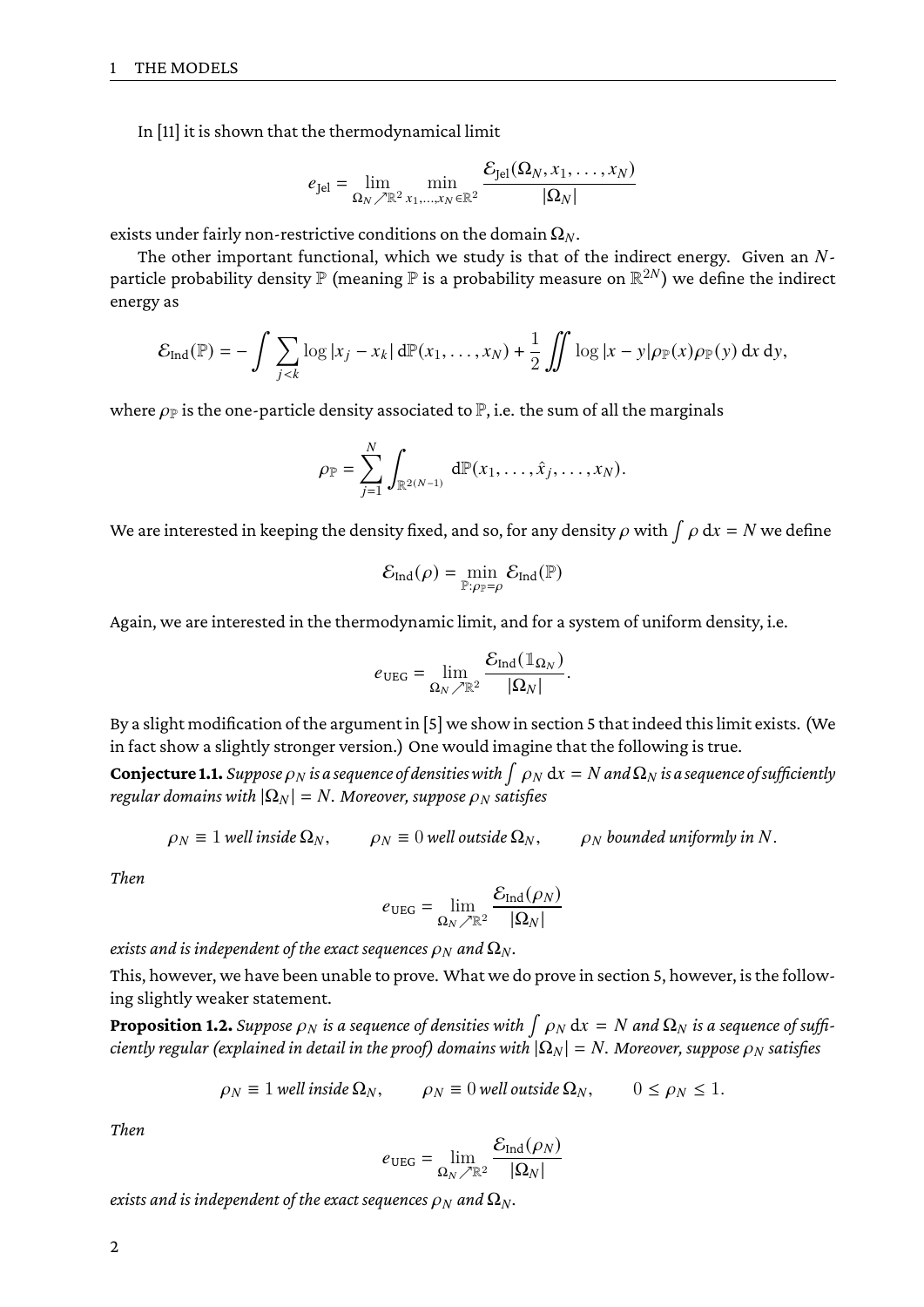Here "well in-/outside" means at a distance more than  $\ell \ll |\Omega_N|^{1/2}$  from the boundary.

Our main theorem is

#### **Theorem 1.3.** *We have*  $e_{\text{lel}} = e_{\text{UEG}}$ *.*

The first few sections deals with proving this theorem.

The inequality one way is the following argument. Let  $\mathbb P$  be any N-particle probability measure with  $\rho_{\mathbb{P}} = \mathbb{1}_{\Omega_N}$ . Then,

$$
-\int \sum_{j
$$
= \int \mathcal{E}_{\text{Jel}}(\Omega_N, x_1, \dots, x_N) \, d\mathbb{P}(x_1, \dots, x_N) \ge \min \mathcal{E}_{\text{Jel}}(\Omega_N, x_1, \dots, x_N).
$$
$$

Optimising over  $\mathbb P$  and taking the thermodynamical limit we thus get

$$
e_{\text{EUG}} \ge e_{\text{Jel}}.
$$

In order to get the reverse inequality we will superficially introduce a crystal structure to the Jellium configuration. This is similar to (and inspired by) the floating crystal argument from [\[6\]](#page-22-0).

# <span id="page-2-0"></span>**2 Upper Bound of the Indirect Energy - Simple Argument**

We give here a simple argument assuming conjecture [1.1](#page-1-0) based on [\[6\]](#page-22-0) to show that

$$
e_{\text{UEG}} \leq \frac{\mathcal{E}_{\text{per},\ell}(x_1,\ldots,x_n)}{n}
$$

for some appropriate functional  $\mathcal{E}_{\text{per},\ell}$  and any *n* points  $x_1, \ldots, x_n$ .

In the next section we give the more involved argument using only proposition [1.2.](#page-1-1)

Hence, consider any arrangement of  $n$  points  $x_1, \ldots, x_n$  in the cube  $C_\ell$  of side length  $\ell \, = \, n^{1/2}$ (centered at 0). Adding a background shifted by the center of mass  $\tau = \frac{1}{n} \sum_{j=1}^{n} x_j$  we get an arrangement with no dipole moment:

$$
\int y \left( \sum_{j=1}^{n} \delta_{x_j}(y) - \mathbb{1}_{C_{\ell} + \tau}(y) \right) dy = 0
$$

We copy this arrangement periodically in the larger cube

$$
\Omega_N = \bigcup_{\substack{k \in \mathbb{Z}^2\\|k_1|, |k_2| \le K}} C_\ell + \ell k
$$

of volume  $N=\ell^2(2K+1)^2.$  We want the "crystal" to float, so we find a slightly larger cube  $C$  with  $\Omega_N + 2C_\ell \subset C$  and  $|C \setminus \Omega_N| = M = O\left(N^{1/2}\right)$  an integer.

We consider the following trial state of a floating crystal

$$
\mathbb{P} = \frac{1}{\ell^2} \int_{C_{\ell}} \bigotimes_{\substack{j=1,...,n \\ k \in \mathbb{Z}^2 \\ |k_1|, |k_2| \leq K}} \delta_{x_j+\ell k + a} \otimes \left(\frac{\mathbb{1}_{C \setminus (\Omega_N + a + \tau)}}{M}\right)^{\otimes M} \,\mathrm{d} a.
$$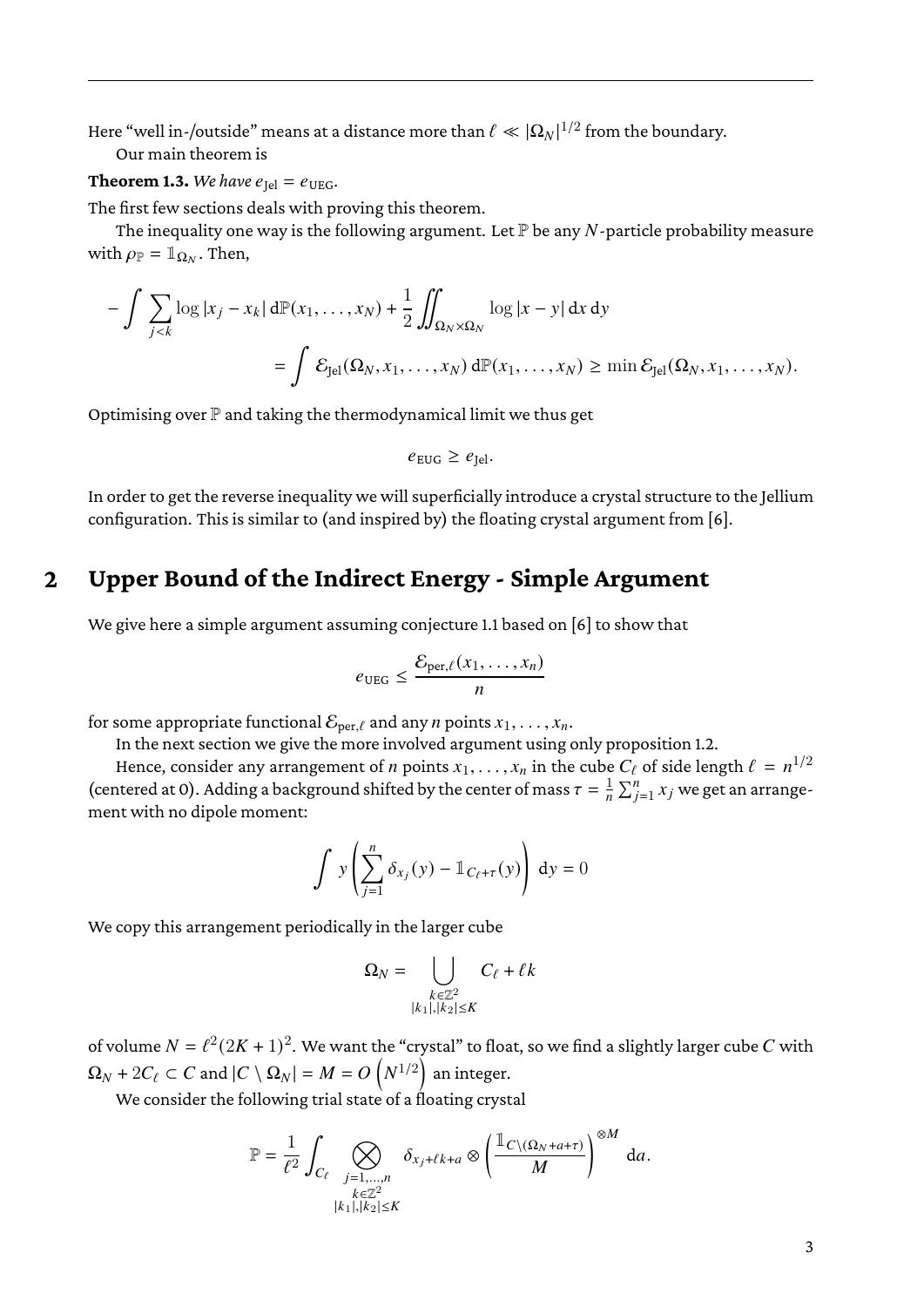That is, we shift the "crystal" around, so that we get a uniform density, but we also include to uniform charge outside the crystal (in  $C \setminus \Omega_N$ ) in order to cancel the boundary effects of building up charge in one end. The associated density is

$$
\rho_{\mathbb{P}} = \ldots = \mathbb{1}_C + \frac{1}{n} \sum_{j=1}^n \mathbb{1}_{\Omega_N + x_j} - \mathbb{1}_{\Omega_N + \tau} * \frac{\mathbb{1}_{C_\ell}}{\ell^2}.
$$

This density is 1 well inside  $\Omega_N$ , is 0 well outside and bounded in the region in between. In order to ease notation define

$$
D(f,g) := -\frac{1}{2} \iint \log |x - y| f(x) g(y) \, dx \, dy, \qquad D(f) := D(f, f).
$$

We have that

**Proposition 2.1.** *Suppose*  $f$  *has*  $\int f dx = 0$ *. Then*  $D(f) \ge 0$ *.* 

*Proof.* By density we may assume that  $f \in S$ , i.e. that  $f$  is rapidly decreasing. Define  $f^{\#}(x) =$  $f(-x)$ . Note that  $\widehat{f^\#} = \overline{\hat{f}}$ . First we show that  $\frac{\widehat{f^\#} \hat{f}}{p^2} = \frac{|\hat{f}(p)|}{p^2}$  $\frac{(p)}{p^2}$  is the Fourier transform of some function. Define  $g := \frac{-1}{2\pi} \log * f^{\#} * f$ . Then by [\[7,](#page-22-3) Theorem 6.21] we have that  $g \in L^1_{loc}$  and  $-\Delta g = f^{\#} * f$ in  $\mathcal{D}'$ . Since  $\log \in \mathcal{S}'$  we have that  $g \in \mathcal{S}'$  and so  $p^2\hat{g} = \widehat{f^{\#} \ast f}$  in  $\mathcal{S}'$ . Hence  $\hat{g}(p) = 2\pi \frac{|\hat{f}(p)|^2}{p^2}$  $\frac{(p)|}{p^2}$  as functions. By the assumption  $\int f\,\mathrm{d} x=0$  we have that the right-hand-side actually stays bounded (and smooth) as  $p \to 0$ . We conclude that  $\hat{g} \in S$  and so  $g \in S$  has a Fourier transform as a function.

Now,

$$
\langle f| - \log * f \rangle = \left\langle \widehat{f^{\#} * f} \middle| - \widehat{\log} \right\rangle = 2\pi \left\langle \frac{|\widehat{f}(p)|^2}{p^2} \middle| p^2 \cdot \widehat{-\log} \right\rangle = 2\pi \int \frac{|\widehat{f}(p)|^2}{p^2} \, \mathrm{d}p \ge 0,
$$

since by [\[7,](#page-22-3) Theorem 6.20] we have  $-\Delta(-\log|\cdot|) = 2\pi\delta$  in  $\mathcal{D}'$ .

**Remark 2.2.** In dimension  $d = 1$  the (suitably modified) statement of the above also holds.

In fact we have the following characterisation, which holds for all  $f$ .

**Proposition 2.3.** For any f we have the following characterisation of  $D(f)$ .

$$
D(f) = \pi \int_{|p| \le 1} \frac{|\hat{f}(p)|^2 - |\hat{f}(0)|^2}{p^2} \, \mathrm{d}p + \pi \int_{|p| > 1} \frac{|\hat{f}(p)|^2}{p^2} \, \mathrm{d}p + c|\hat{f}(0)|^2,
$$

where  $c=2\pi^2(\gamma-\log 2)\approx -2.29$  and  $\gamma\approx 0.577$  is the Euler-Mascheroni constant.

*Proof.* By density we may assume that  $f \in \mathcal{S}$ . Let  $\eta_N \in C_c^\infty$  be a smooth radial function with

$$
\eta_N(x) = 1
$$
 if  $|x| \le N$ ,  $\eta_N(x) = 0$  if  $|x| \ge 2N$ ,  $|\nabla \eta_N| \le 2/N$ ,  $|\Delta \eta_N| \le 2/N^2$ .

Then  $\eta_N \log \in L^1$  and so has a Fourier transform as a function,  $F_N := \widehat{-\log \cdot \eta_N}$ . Now, for any  $\psi \in \mathcal{S}$ we have  $-\Delta(\psi \eta_N) = -\Delta \psi \eta_N - 2\nabla \psi \cdot \nabla \eta_N - \psi \Delta \eta_N$ . Thus

$$
\langle p^2 F_N | \hat{\psi} \rangle = \langle -\log | -\Delta \psi \eta_N \rangle
$$
  
=  $\langle -\log | -\Delta (\psi \eta_N) + 2 \nabla \psi \cdot \nabla \eta_N + \psi \Delta \eta_N \rangle$   
=  $\langle -\Delta (-\log) | \eta_N \psi \rangle + \langle -\log | 2 \nabla \psi \cdot \nabla \eta_N + \psi \Delta \eta_N \rangle$   
=  $2\pi \psi(0) + \langle -\log | 2 \nabla \psi \cdot \nabla \eta_N + \psi \Delta \eta_N \rangle$   
=  $\langle 1 + R_N | \hat{\psi} \rangle$ 

| ٠ |  | П |
|---|--|---|
|   |  |   |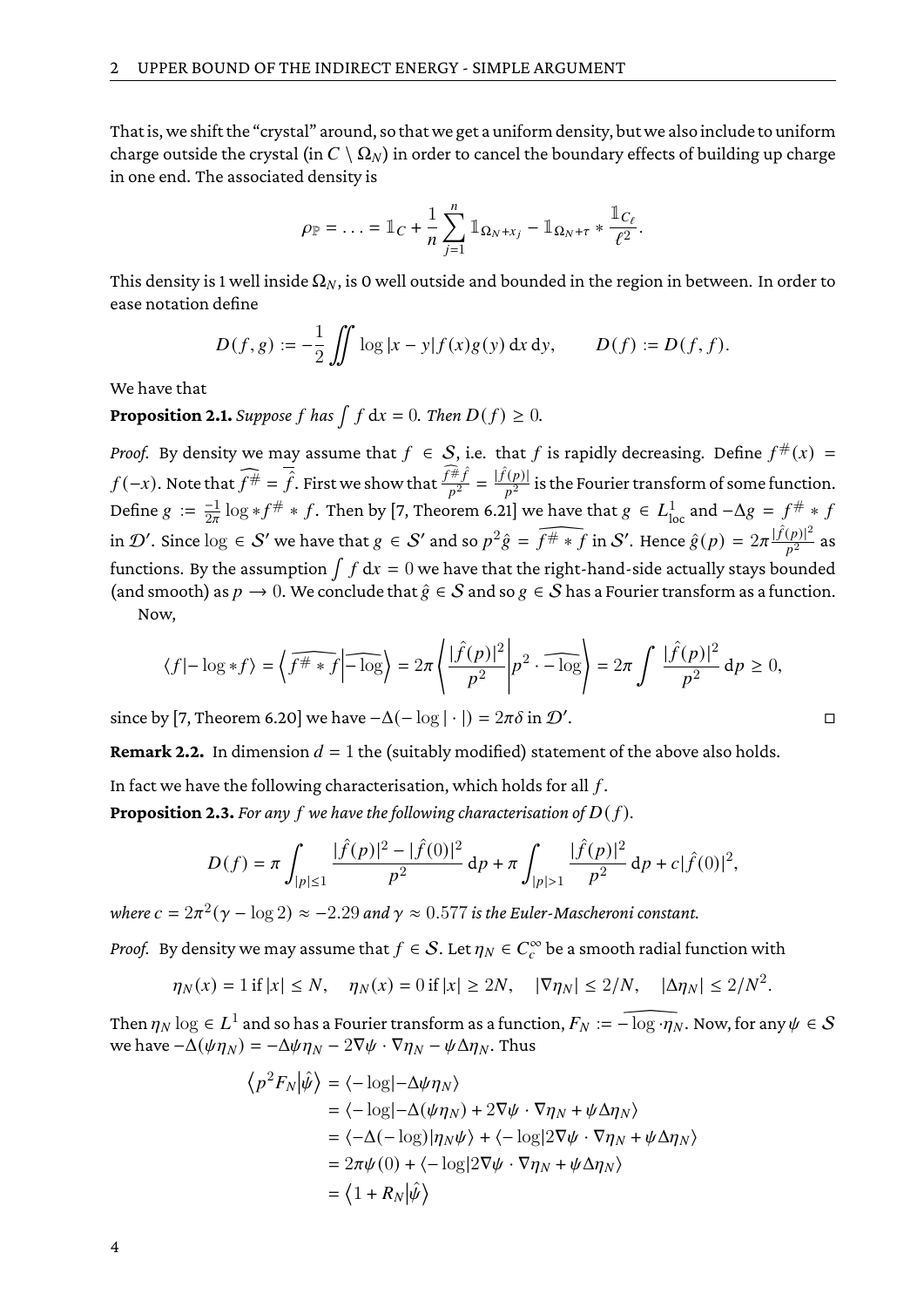Where the error term  $R_N$  may be computed to be

$$
R_N = -2\widehat{\frac{x}{|x|^2} \cdot \nabla \eta_N} + \widehat{\log \Delta \eta_N} \in \mathcal{S}'.
$$

This is in fact a (rapidly decaying) function. Moreover, if  $1 < q \le 2$  then by the Hausdorff-Young inequality

$$
||R_N||_{L^{q'}} \leq C \left\| \frac{|\nabla \eta_N|}{|x|} \right\|_{L^q} + C \left\| |\log(|\Delta \eta_N| \right\|_{L^q} = O\left(N^{\frac{2(1-q)}{q}}\right) + O\left(N^{\frac{2(1-q)}{q}}\log N\right) = o(1).
$$

Thus for any  $\phi \in L^1 \cap L^q$  we have that  $\left\langle p^2 F_N \middle| \phi \right\rangle = \langle 1 | \phi \rangle + o(1)$ .

Since pointwise  $\check{F_N} \nearrow -\log$  we have that

$$
2D(f) = \langle f | - \log * f \rangle = \lim_{N \to \infty} \langle f | \check{F}_N * f \rangle = 2\pi \lim_{N \to \infty} \langle | \hat{f} |^2 | F_N \rangle.
$$

Now, we may compute this as

$$
\left\langle |\hat{f}|^2 \Big| F_N \right\rangle = \int_{|p| \ge 1} \frac{|\hat{f}(p)|^2}{p^2} p^2 F_N(p) \, \mathrm{d}p + \int_{|p| \le 1} \frac{|\hat{f}(p)|^2 - |\hat{f}(0)|^2}{p^2} p^2 F_N(p) \, \mathrm{d}p + |\hat{f}(0)|^2 \int_{|p| \le 1} F_N(p) \, \mathrm{d}p.
$$

In the limit  $N\to\infty$  we have that the first two summands converge, since both  $\frac{|\hat f(p)|^2}{p^2}1\!\!1_{\{|p|\geq 1\}}$  and  $|\hat{f}(p)|^2 - |\hat{f}(0)|^2$  $\frac{2^2-|f(0)|^2}{p^2}1\!\!1_{\{|p|\leq 1\}}$  are  $L^1\cap L^q$  -functions for any  $q< 2.$  Hence the last summand also converges. We conclude that

$$
D(f) = \pi \lim_{N \to \infty} \left\langle |\hat{f}|^2 \Big| F_N \right\rangle = \pi \int_{|p| \ge 1} \frac{|\hat{f}(p)|^2}{p^2} \, \mathrm{d}p + \pi \int_{|p| \le 1} \frac{|\hat{f}(p)|^2 - |\hat{f}(0)|^2}{p^2} \, \mathrm{d}p + c|\hat{f}(0)|^2
$$

for some constant  $c = \pi \lim_{N \to \infty} \int_{|n| < 1} F_N(p) \, \mathrm{d}p.$  In order to find this constant we consider a spe- $|p| \leq 1$ cific function  $f$ , namely a Gaussian. Hence, let  $f(x) = e^{-x^2/2}$ . Then  $\hat{f}(p) = e^{-p^2/2}$  and  $f * f(x) =$  $\pi e^{-x^2/4}$ . Thus

$$
D(f) = \frac{1}{2} \langle f | - \log * f \rangle
$$
  
=  $\frac{-1}{2} \int_{\mathbb{R}^2} f * f(x) \log |x| dx$   
=  $-\frac{\pi}{2} \int_{\mathbb{R}^2} e^{-x^2/4} \log |x| dx$   
=  $-4\pi^2 \int_0^\infty e^{-y^2} \log(2y) y dy$   
=  $-2\pi^2 \log 2 - 4\pi^2 \int_0^\infty y e^{-y^2} \log y dy$   
=  $-2\pi^2 \log 2 - \pi^2 \int_0^\infty e^{-u} \log u du$   
=  $-2\pi^2 \log 2 + \pi^2 \gamma$ .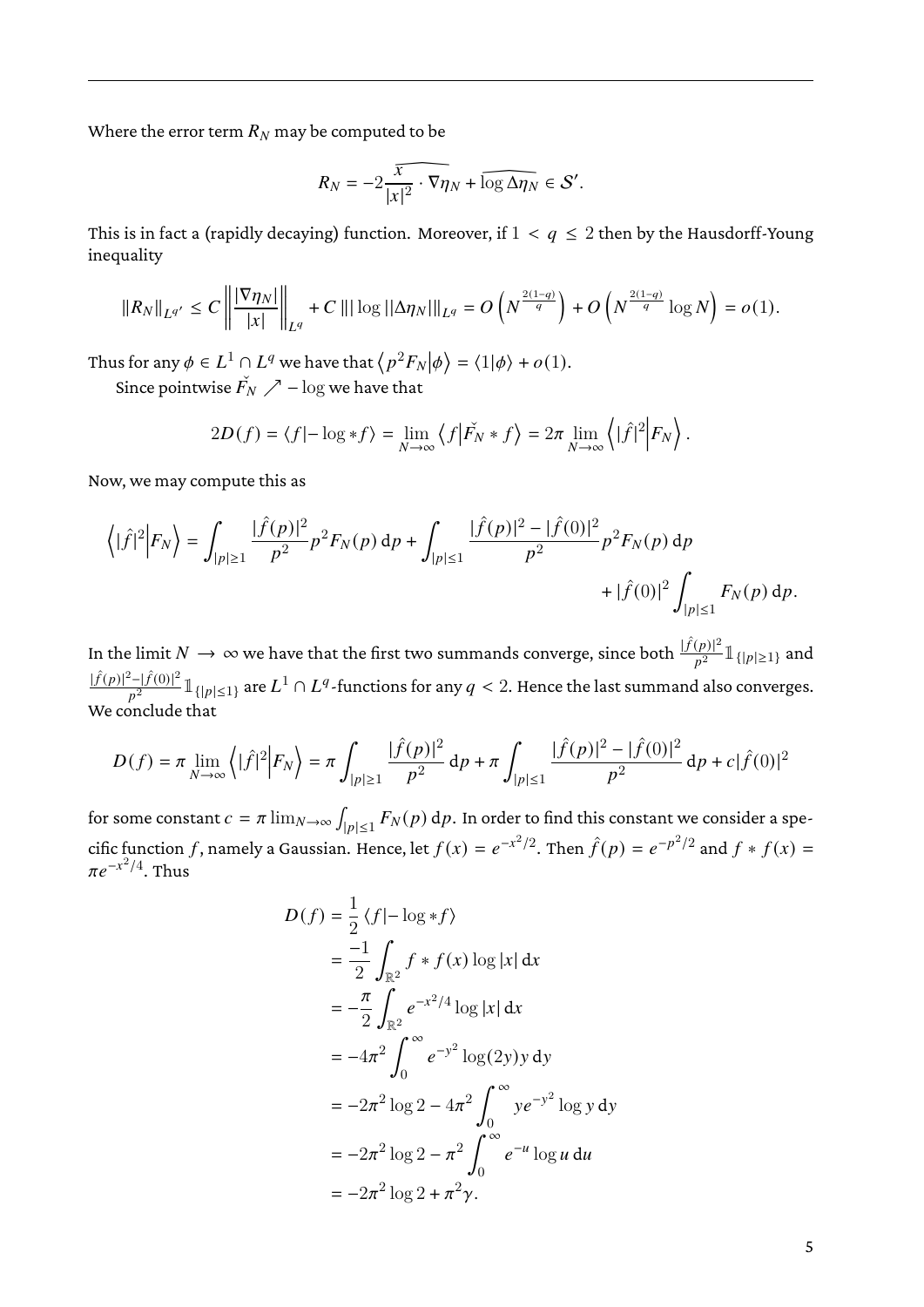The last integral here may be found in any integral table,  $-\int_0^\infty e^{-u}\log u\,\mathrm{d}u=\gamma$  is the Euler-Mascheroni constant. For the right-hand-side we compute

$$
\pi \int_{|p| \ge 1} \frac{|\hat{f}(p)|^2}{p^2} dp + \pi \int_{|p| \le 1} \frac{|\hat{f}(p)|^2 - |\hat{f}(0)|^2}{p^2} dp
$$
  
\n
$$
= \pi \int_{|p| \ge 1} \frac{1}{p^2} e^{-p^2} dp + \pi \int_{|p| \le 1} \frac{e^{-p^2} - 1}{p^2} dp
$$
  
\n
$$
= 2\pi^2 \left[ \int_1^{\infty} \frac{1}{p} e^{-p^2} dp + \int_0^1 \frac{1}{p} (e^{-p^2} - 1) dp \right]
$$
  
\n
$$
= 2\pi^2 \left[ - \int_1^{\infty} \log p \cdot (-2p) e^{-p^2} dp - \int_0^1 \log p \cdot (-2p) e^{-p^2} dp \right]
$$
  
\n
$$
= 4\pi^2 \int_0^{\infty} p e^{-p^2} \log p dp
$$
  
\n
$$
= \pi^2 \int_0^{\infty} e^{-u} \log u du
$$
  
\n
$$
= -\pi^2 \gamma.
$$

Thus the constant  $c$  is

$$
c = D(f) - \left[ \pi \int_{|p| \ge 1} \frac{|\hat{f}(p)|^2}{p^2} \, \mathrm{d}p + \pi \int_{|p| \le 1} \frac{|\hat{f}(p)|^2 - |\hat{f}(0)|^2}{p^2} \, \mathrm{d}p \right] = 2\pi^2 (\gamma - \log 2). \qquad \Box
$$

We can compute the indirect energy of our trial state as

$$
\mathcal{E}_{\text{Ind}}(\mathbb{P}) = -\int \sum_{j < k} \log |x_j - x_k| \, d\mathbb{P}(x_1, \dots, x_N) - D(\rho_{\mathbb{P}})
$$
\n
$$
= \dots
$$
\n
$$
= \mathcal{E}_{\text{Jel}}(\Omega_N, x_1, \dots, x_N) - D\left(\frac{1}{n} \sum_{j=1}^n \mathbb{1}_{\Omega_N + x_j} - \mathbb{1}_{\Omega_N + \tau} * \frac{\mathbb{1}_{C_\ell}}{\ell^2}\right) - \frac{1}{M\ell^2} \int_{C_\ell} D(\mathbb{1}_{C \setminus (\Omega_N + \tau + a)}) \, da
$$
\n
$$
\leq \mathcal{E}_{\text{Jel}}(\Omega_N, x_1, \dots, x_N) - \frac{1}{M\ell^2} \int_{C_\ell} D(\mathbb{1}_{C \setminus (\Omega_N + \tau + a)}) \, da.
$$

Here  $x_{n+1}, \ldots, x_N$  are the points  $x_j + \ell k$  for  $k \neq 0$  ordered in some fashion.

We now bound the term  $\frac{1}{M\ell^2}\int_{C_\ell}D(\mathbbm{1}_{C\setminus(\Omega_N+\tau+a)})\,\mathrm{d} a.$  For any  $a$  denote by  $A=C\setminus(\Omega_N+\tau+a).$ Then we have  $|A|=M \ll N$  and  $\operatorname{diam} A = O(L) = O\left(N^{1/2}\right).$  Thus

$$
D(\mathbb{1}_A) = \frac{1}{2} \iint_{A \times A} -\log|x - y| \, \mathrm{d}x \, \mathrm{d}y \ge \frac{1}{2} \iint_{A \times A} -\log \operatorname{diam} A \, \mathrm{d}x \, \mathrm{d}y = O(M^2 \log N).
$$

Hence

$$
-\frac{1}{M\ell^2} \int_{C_{\ell}} D(\mathbb{1}_{C \setminus (\Omega_N + \tau + a)}) \, \mathrm{d}a \le O(M \log N) = o(N).
$$

**Remark 2.4.** In dimension  $d=1$  one may calculate that the analogous term  $\frac{1}{M\ell}\int_{C_\ell}D(\mathbbm{1}_{C\setminus(\Omega_N+\tau+a)})\,\mathrm{d}a$ is in fact of order  $N$ , hence this leads to a non-vanishing shift of the energy.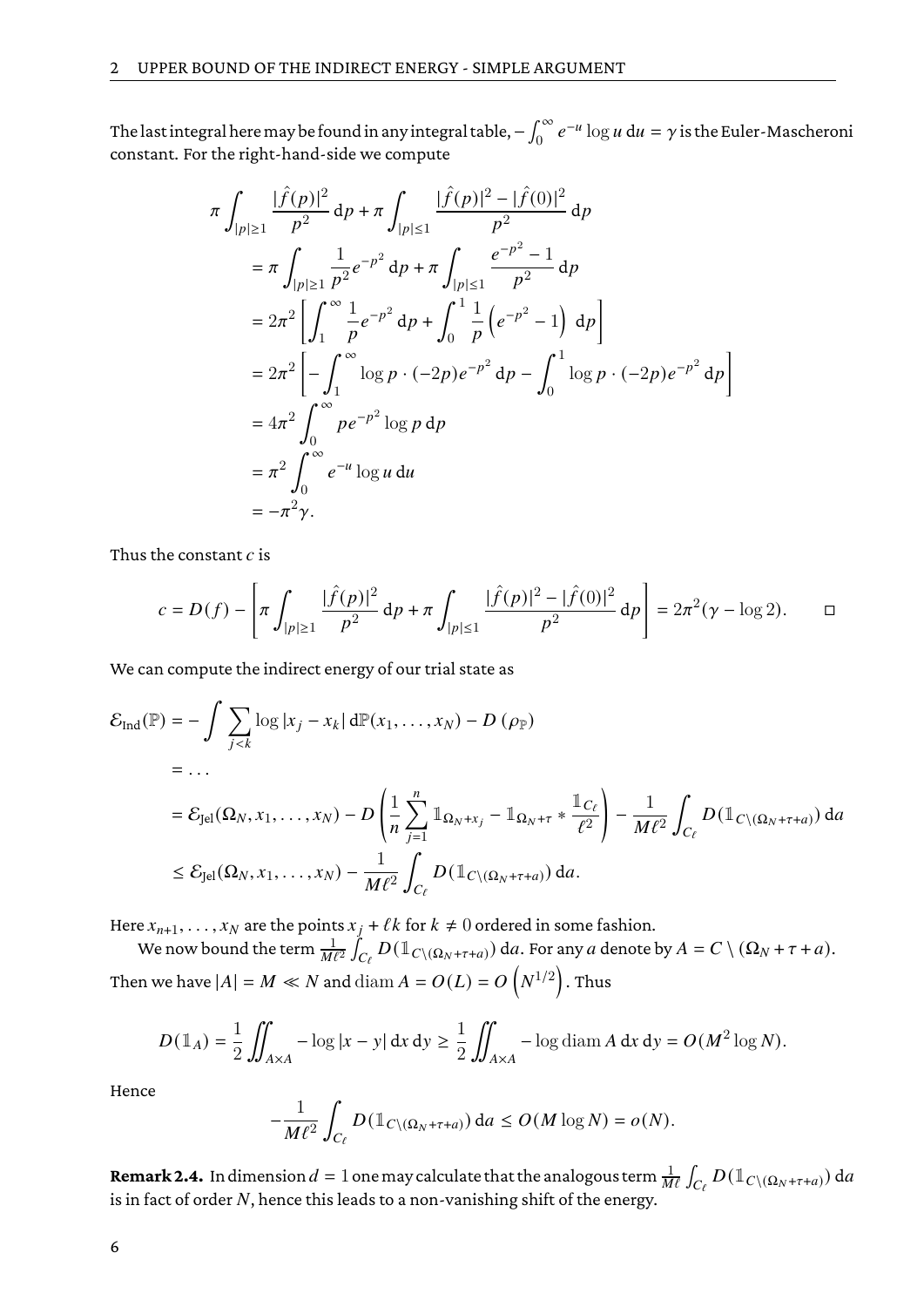We conclude that

$$
\frac{\mathcal{E}_{\text{Ind}}(\rho_{\mathbb{P}})}{N} \leq \frac{\mathcal{E}_{\text{Jel}}(\Omega_N, x_1, \dots, x_N)}{N} + o(1).
$$

Taking  $N\to\infty$  we thus get  $e_{\text{UEG}}\leq\liminf_{N\to\infty}\frac{\mathcal{E}_{\text{Jel}}(\Omega_N,x_1,...,x_N)}{N}$  $\frac{1}{N}$ . We claim that the right hand side converges to

$$
\frac{\mathcal{E}_{\text{per},\ell}(x_1,\ldots,x_n)}{n},
$$

for some appropriate functional  $\mathcal{E}_{\text{per},\ell}$ , which we now describe.

Define the periodic Coulomb potential  $G_\ell$  as follows.  $G_\ell(x) = G_1(x/\ell)$ , where  $G_1$  is the oneperiodic Coulomb potential, satisfying  $-\Delta G_1 = 2\pi \left(\sum_{z\in\mathbb{Z}^2}\delta_z - 1\right)$  and  $\int_{C_1}G_1\,dx = 0$ , where  $C_1 =$  $(-1/2,1/2)^2.$  It corresponds to the potential generated by a point charge and all its images together with a uniform oppositely charged background. The background must be included for this not to diverge. One computes

$$
G_{\ell}(x) = G_1(x/\ell) = \frac{2\pi}{\ell^2} \sum_{\substack{k \in \frac{2\pi}{\ell} \mathbb{Z}^2 \\ k \neq 0}} \frac{1}{k^2} e^{ikx}.
$$

To explore the behaviour at  $G_\ell$  near 0 define the function  $V_1(x) := \frac{\pi}{2}$  $\frac{\pi}{2}x^2$  and note that then  $-\Delta(G_1+$  $\log |x| - V_1$  = 0 in the ball  $B_1$  and thus  $G_1 + \log |x| - V_1$  has a limit  $C_{\text{mad}}$  as  $x \to 0$ . It follows that as  $x \to 0$  we have

$$
G_{\ell}(x) = -\log|x| + \log \ell + C_{\text{mad}} + o(1).
$$

The constant  $C_{\text{mad}}$  is the Madelung constant, i.e twice the energy of the configuration with 1 particle in the unit cell - i.e. a square lattice configuration (these are discussed in section [7\)](#page-18-0).

The functional  $\mathcal{E}_{\text{per},\ell}$  may now be defined

$$
\mathcal{E}_{\text{per},\ell}(x_1,\ldots,x_n)=\sum_{j
$$

The first term is what one gets if one just naively replaces the Coulomb interaction in the Jellium functional by the periodic version  $G_{\ell}$ . Note that then the particle-background and backgroundbackground terms vanish due to the fact that  $\int_{C_\ell} G_\ell \, \mathrm{d} x = 0.$ 

We now prove that indeed,

$$
\lim_{N\to\infty}\frac{\mathcal{E}_{\text{Jel}}(\Omega_N,x_1,\ldots,x_N)}{N}=\frac{\mathcal{E}_{\text{per},\ell}(x_1,\ldots,x_n)}{n}.
$$

We first give an inequality one way.

Note that theinter-particle distanceis bounded uniformlyfrom below (since there are only finitely many particles in the "unit cell"  $C_{\ell}$ ). Hence, by replacing the point charges by smeared out charges of some small radius  $\eta$  smaller than all the inter-particle distances Newton's theorem says that all the particle-particle energies are preserved, but the particle-background interaction only increases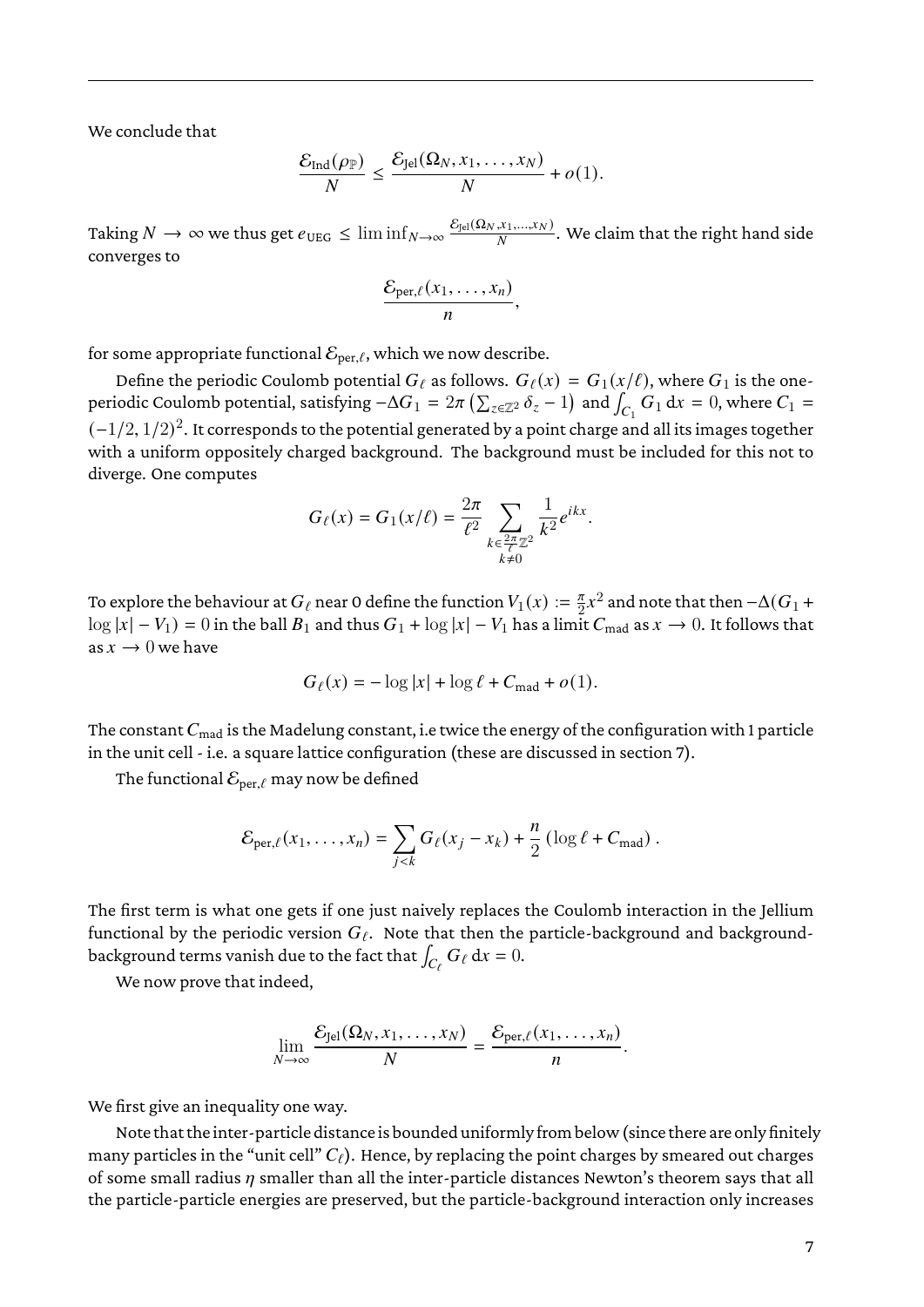(decreases in numerical size, but this energy is negative). Writing  $\chi_{\eta} = \frac{1}{\pi n^2} \mathbb{1}_{B(0,\eta)}$  we thus have

$$
\mathcal{E}_{\text{Jel}}(\Omega_N, x_1, \dots, x_N) = -\sum_{j < k} \log |x_j - x_k| + \sum_{j=1}^N \int_{\Omega_N + \tau} \log |x_j - y| \, \mathrm{d}y \n- \frac{1}{2} \iint_{(\Omega_N + \tau) \times (\Omega_N + \tau)} \log |x - y| \, \mathrm{d}x \, \mathrm{d}y \n\leq -\sum_{j < k} \iint \log |(x_j + y) - (x_k + z)| \chi_{\eta}(y) \chi_{\eta}(z) \, \mathrm{d}y \, \mathrm{d}z \n+ \sum_{j=1}^N \int_{\Omega_N + \tau} \int \log |(x_j + z) - y| \chi_{\eta}(z) \, \mathrm{d}z \, \mathrm{d}y \n- \frac{1}{2} \iint_{(\Omega_N + \tau) \times (\Omega_N + \tau)} \log |x - y| \, \mathrm{d}x \, \mathrm{d}y \n= \sum_{j < k} 2D(\chi_{\eta}(\cdot - x_j), \chi_{\eta}(\cdot - x_k)) - \sum_{j=1}^N 2D(\chi_{\eta}(\cdot - x_j), \mathbb{1}_{\Omega + \tau}) + D(\mathbb{1}_{\Omega_N + \tau}) \n= D \left( \sum_{j=1}^N \chi_{\eta}(\cdot - x_j) - \mathbb{1}_{\Omega_N + \tau} \right) - \sum_{j=1}^N D(\chi_{\eta}) \n= D \left( \sum_{j=1}^N \chi_{\eta}(\cdot - x_j) - \mathbb{1}_{\Omega_N + \tau} \right) - N \left( D(\chi_1) - \frac{1}{2} \log \eta \right).
$$

We now investigate the first term more closely. We may write

$$
\sum_{j=1}^N \chi_{\eta}(\cdot - x_j) - \mathbb{1}_{\Omega_N + \tau} = \sum_{\substack{k \in \mathbb{Z}^2 \\ |k_1|, |k_2| \le K}} f(\cdot + \ell k),
$$

where  $f = \sum_{j=1}^{n} \chi_{\eta}(\cdot - x_j) - \mathbb{1}_{C_{\ell} + \tau}$ . Thus

$$
D\left(\sum_{j=1}^{N} \chi_{\eta}(\cdot - x_j) - \mathbb{1}_{\Omega_N + \tau}\right) = D\left(\sum_{k} f(\cdot + \ell k)\right)
$$
  

$$
= \pi \int \frac{1}{p^2} \left|\sum_{k} \widehat{f(\cdot + \ell k)}\right|^2 d p
$$
  

$$
= \pi \int \frac{|\widehat{f}(p)|^2}{p^2} \left|\sum_{k} e^{ipk\ell} \right|^2 d p
$$

Since f is of compact support and satisfies  $\int f dx = 0$  and  $\int x f(x) dx = 0$  (this is where the zero dipole moment is used) we have that  $\hat f$  is smooth and satisfies  $\hat f(p)=o(p)$  as  $p\to 0$ , thus  $\frac{|\hat f(p)|^2}{p^2}$ vanishes at zero. Thus, we need to consider the behaviour of  $\left|\sum_{k} e^{ipk\ell}\right|$ <sup>2</sup> in the limit  $K \to \infty$  (i.e.  $N \rightarrow \infty$ ).

We have

$$
\frac{1}{(2K+1)^2} \left| \sum_{\substack{k \in \mathbb{Z}^2 \\ |k_1|, |k_2| \le K}} e^{ipk\ell} \right| = \prod_{\nu=1}^2 \frac{\sin^2(\ell p_\nu (K+1/2))}{\sin^2(\ell p_\nu/2)} \longrightarrow \left(\frac{2\pi}{\ell}\right)^2 \sum_{p \in \frac{2\pi}{\ell} \mathbb{Z}^2} \delta_p
$$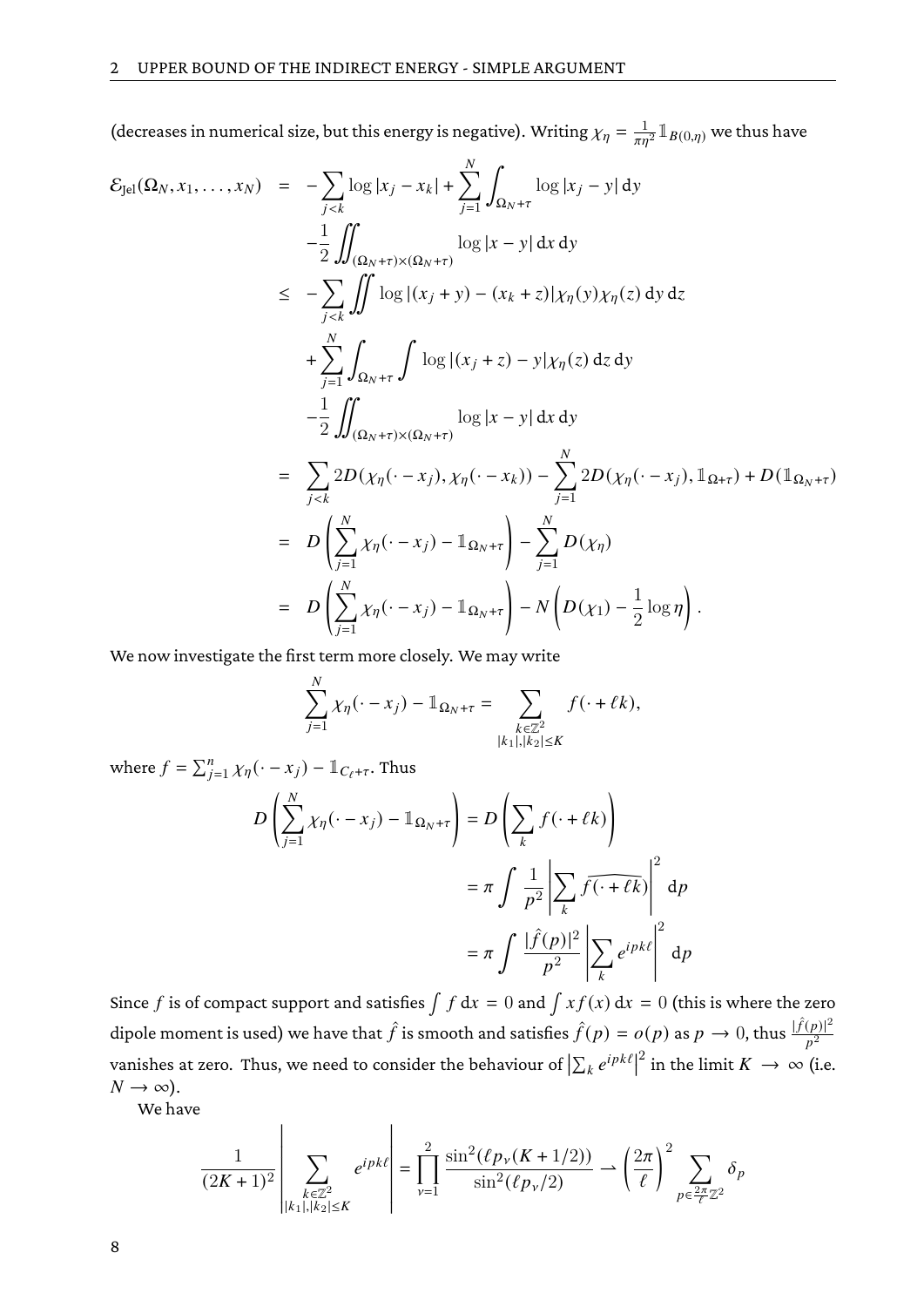weakly, and so

$$
\frac{1}{N}D\left(\sum_{k} f(\cdot + \ell k)\right) = \frac{\pi}{\ell^2 (2K+1)^2} \int \frac{|\hat{f}(p)|^2}{p^2} \left|\sum_{k} e^{ipk\ell}\right|^2 dp
$$
\n
$$
\xrightarrow{N \to \infty} \frac{\pi}{\ell^2} \int \frac{|\hat{f}(p)|^2}{p^2} \left(\frac{2\pi}{\ell}\right)^2 \sum_{p \in \frac{2\pi}{\ell} \mathbb{Z}^2} \delta_p dp
$$
\n
$$
= \frac{4\pi^3}{\ell^4} \sum_{\substack{p \in \frac{2\pi}{\ell} \mathbb{Z}^2 \\ p \neq 0}} \frac{|\hat{f}(p)|^2}{p^2}
$$
\n
$$
= \frac{\pi}{\ell^4} \sum_{p} \int_{C_{\ell} + \tau} \int_{C_{\ell} + \tau} f(x) e^{ipx} f(y) e^{-ipy} \frac{1}{p^2} dx dy
$$
\n
$$
= \frac{1}{2n} \int_{C_{\ell} + \tau} \int_{C_{\ell} + \tau} \frac{2\pi}{\ell^2} \sum_{p} \frac{1}{p^2} e^{ip(x-y)} f(x) f(y) dx dy
$$
\n
$$
= \frac{1}{2n} \int_{C_{\ell} + \tau} \int_{C_{\ell} + \tau} G_{\ell}(x - y) f(x) f(y) dx dy.
$$

Plugging in the definition of  $f$  and using that  $\int_{C_\ell} G_\ell \, \mathrm{d} x = 0$  we thus have

$$
\frac{1}{2n} \int_{C_{\ell} + \tau} \int_{C_{\ell} + \tau} G_{\ell}(x - y) f(x) f(y) dx dy
$$
  
= 
$$
\frac{1}{2} \iint G_{\ell}(x - y) \chi_{\eta}(x) \chi_{\eta}(y) dx dy + \frac{1}{n} \sum_{j < k} \iint G_{\ell}(x - y) \chi_{\eta}(x - x_j) \chi_{\eta}(y - x_k) dx dy.
$$

Since  $\chi_\eta\rightharpoonup\delta$  as  $\eta\to 0$  the second term converges to  $\frac{1}{n}\sum_{j, that is exactly the first$ term in the functional  $\mathcal{E}_{\mathrm{per},\ell}$  as desired.

We now deal with the other term in the limit  $\eta \to 0$ .

$$
\frac{1}{2} \iint G_{\ell}(x - y) \chi_{\eta}(x) \chi_{\eta}(y) dx dy
$$
\n
$$
= \frac{1}{2} \iint G_{\ell}(\eta(x - y)) \chi_{1}(x) \chi_{1}(y) dx dy
$$
\n
$$
= \frac{1}{2} \iint (-\log \eta - \log |x - y| + \log \ell + C_{\text{mad}} + o_{\eta \to 0}(1)) \chi_{1}(x) \chi_{1}(y) dx dy
$$
\n
$$
= -\frac{1}{2} \log \eta + D(\chi_{1}) + \frac{1}{2} \log \ell + \frac{C_{\text{mad}}}{2} + o_{\eta \to 0}(1).
$$

Putting everything together we now conclude

$$
\frac{1}{N}D\left(\sum_{j=1}^{N} \chi_{\eta}(\cdot - x_j) - \mathbb{1}_{\Omega_N + \tau}\right) - \left(D(\chi_1) - \frac{1}{2}\log \eta\right)
$$
\n
$$
\xrightarrow[N \to \infty]{N \to \infty} \frac{1}{n} \sum_{j < k} G_{\ell}(x_j - x_k) + \frac{1}{2} \iint G_{\ell}(x - y) \chi_{\eta}(x) \chi_{\eta}(y) dx dy - D(\chi_1) + \frac{1}{2}\log \eta
$$
\n
$$
\xrightarrow[\eta \to 0]{\eta \to 0} \frac{1}{n} \sum_{j < k} G_{\ell}(x_j - x_k) + \frac{1}{2}\log \ell + \frac{1}{2}C_{\text{mad}}.
$$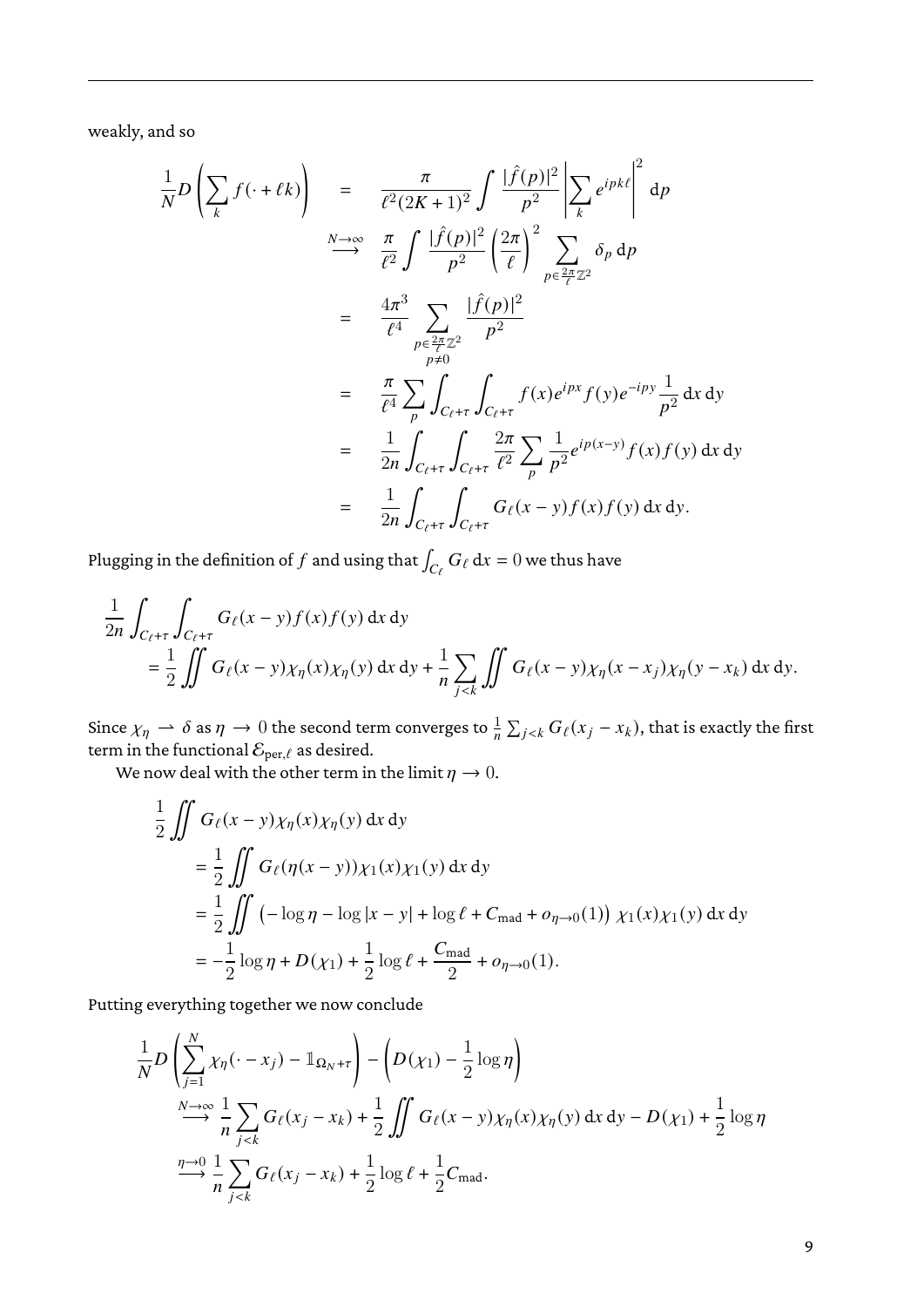This proves the one inequality. In order to conclude the other inequality note that the error we made in replacing the point charges with smeared out ones can by Newton's theorem be bounded by  $\int -\log |y| \chi_{\eta}(y) \, \text{d}y = O(-\eta^2 \log \eta)$  per particle. This vanishes as  $\eta \to 0$  and thus we conclude the equality

$$
\lim_{N\to\infty}\frac{\mathcal{E}_{\text{Jel}}(\Omega_N,x_1,\ldots,x_N)}{N}=\frac{\mathcal{E}_{\text{per},\ell}(x_1,\ldots,x_n)}{n}.
$$

This proves that  $e_{\text{UEG}} \leq \frac{\mathcal{E}_{\text{per},\ell}(x_1,...,x_n)}{n}$  $\frac{N_{1},...,N_{n}}{n}$  under the assumption of conjecture [1.1.](#page-1-0) We now give the argument based on proposition [1.2](#page-1-1) instead.

### <span id="page-9-0"></span>**3 Upper Bound of the Indirect Energy - Correct Argument**

We now give the proof that

$$
e_{\text{UEG}} \leq \frac{\mathcal{E}_{\text{per},\ell}(x_1,\ldots,x_n)}{n}
$$

without using conjecture [1.1,](#page-1-0) but instead refer to proposition [1.2.](#page-1-1) The difficulty here lies in choosing a different test distribution  $\mathbb P$  with  $\rho_{\mathbb P} \leq 1$  and showing that the energy of this state is in fact very close to the desired. We want our density to satisfy  $\rho_{\mathbb{P}} \leq 1$ . In particular, we do not allow for the fluid to ever be where the crystal might also be (under different translations), i.e. we make a hole in the fluid which is larger than the crystal.

With  $x_1,\ldots,x_n,\tau$  as before let  $C$  be a square with  $C\supset \Omega_N+5C_\ell$  and  $|C\setminus \Omega_N|=M=O\left(N^{1/2}\right)$ and integer. Define  $D = \Omega_N + 3C_\ell + \tau$  (the hole in the fluid) and  $\beta$  some density satisfying that  $\mathbb{1}_C \leq \beta \leq \mathbb{1}_C + \mathbb{1}_D * \frac{\mathbb{1}_{C_f}}{\beta}$  $\frac{1_C}{\ell^2}-\frac{1}{n}\sum_{j=1}^n{\mathbbm{1}_{\Omega_N\text{+}x_j}}.$  Then define

$$
\mathbb{P} = \frac{1}{\ell^2} \int_{C_{\ell}} \bigotimes_{\substack{j=1,\ldots,n \\ k \in \mathbb{Z}^2 \\ |k_1|, |k_2| \le K}} \delta_{x_j + \ell k + a} \otimes \left(\frac{\beta - \mathbb{1}_{D + a}}{M}\right)^{\otimes M} da.
$$

We choose  $D$  such that the fluid and the crystal never overlap. The crystal when shifted around, gives some density in the region  $\Omega_N + C_\ell$ . We thus want that any shift  $D + a$  of  $D$  doesn't overlap with this. Since  $\tau$  is in general just some vector  $\tau \in C_{\ell}$ , this leads to our definition of  $D = \Omega_N + 3C_{\ell} + \tau$ . We need  $\beta \geq \mathbb{1}_{D+a}$  for any shift a, and so this leads to  $\beta \geq \mathbb{1}_C$ , with  $C \supset \Omega_N + 5C_\ell$ . Thus, for any such  $\beta$  the test distribution  $\mathbb P$  is valid.

The same computation as before shows that

$$
\rho_{\mathbb{P}} = \beta + \frac{1}{n} \sum_{j=1}^n \mathbb{1}_{\Omega_N + x_j} - \mathbb{1}_D * \frac{\mathbb{1}_{C_\ell}}{\ell^2}.
$$

In order for this to be bounded by  $1$  we see that we need  $\beta \leq \mathbbm{1}_C + \mathbbm{1}_D * \frac{\mathbbm{1}_{C_1}}{\sqrt{2}}$  $\frac{1}{\ell^2}$  –  $\frac{1}{n} \sum_{j=1}^n \mathbb{1}_{\Omega_N + x_j}$ . By our construction of  $D$  we see that, indeed  $\mathbb{1}_D * \frac{\mathbb{1}_{C_\ell}}{\ell^2}$  $\frac{d^2C_\ell}{\ell^2} - \frac{1}{n}\sum_{j=1}^n \mathbb{1}_{\Omega_N+x_j} \geq 0$ , so that it is possible to choose  $\beta$  satisfying the constraints. In fact, choosing  $\beta$  to equal this upper bound, we get  $\rho_{\mathbb{P}} = \mathbb{I}_C$ . This corresponds to adding some constant charge density to the regions we "hollowed" out, when we made the hole in the fluid  $D$ . Thus, we don't really need the generalised thermodynamic limit of proposition [1.2,](#page-1-1) but it is in fact enough to have the limit for  $\rho$  an indicator function. We prove it in section [5](#page-15-0) anyway since it is trivial to extend the result to  $0 \le \rho \le 1$ .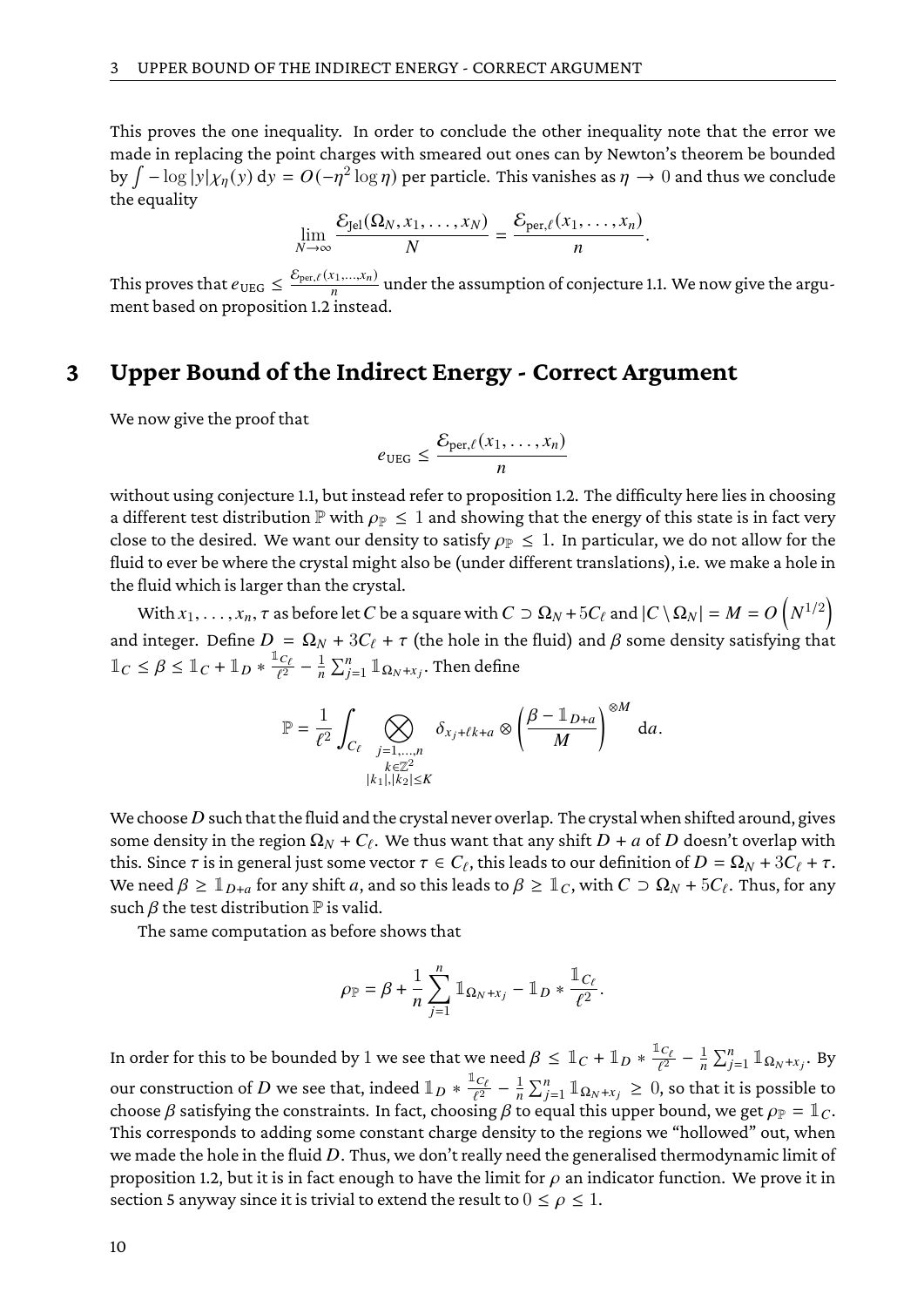To compute the energy  $\mathcal{E}_{Ind}(\mathbb{P})$  we first (re)introduce the notation

$$
D(\mu, \nu) = \frac{1}{2} \iint_{x \neq y} -\log|x - y| d\mu(x) d\nu(y)
$$

for two (signed) measures  $\mu$ ,  $\nu$ . This clearly just extends the previous definition of D. Only we remove the diagonal so  $\delta$ -measures don't have infinite self-energy. This doesn't matter for measures which are given by functions. With this we now simply compute (with  $x_j$ , for  $j > n$  again denoting the points  $x_j + \ell k$  for  $k \neq 0$ )

$$
\mathcal{E}_{\text{Ind}}(\mathbb{P}) = \sum_{1 \le j < k \le N} -\log |x_j - x_k| + \sum_{j=1}^N \frac{1}{\ell^2} \int_{C_\ell} \int -\log |x_j + a - y| (\beta(y) - \mathbb{1}_{D+a}(y)) \, dy \, da
$$
\n
$$
+ \left(1 - \frac{1}{M}\right) \frac{1}{\ell^2} \int_{C_\ell} D (\beta - \mathbb{1}_{D+a}) \, da - D(\rho_{\mathbb{P}})
$$
\n
$$
= \sum_{j < k} -\log |x_j - x_k| + \frac{1}{n} \sum_{j=1}^n 2D (\mathbb{1}_{\Omega_N + x_j}, \beta) - 2D \left(\sum_{j=1}^N \delta_{x_j}, \mathbb{1}_D\right)
$$
\n
$$
+ D(\beta) + D (\mathbb{1}_D) - 2D (\beta, \mathbb{1}_D * \frac{\mathbb{1}_{C_\ell}}{\ell^2}) - D(\rho_{\mathbb{P}}) - \frac{1}{M\ell^2} \int_{C_\ell} D (\beta - \mathbb{1}_{D+1}) \, da
$$
\n
$$
= \mathcal{E}_{\text{Jel}} (\Omega_N + \tau, x_1, \dots, x_N) + 2D \left(\sum_{j=1}^N \delta_{x_j}, \mathbb{1}_{\Omega_N + \tau} - \mathbb{1}_D\right) - D (\mathbb{1}_{\Omega_N + \tau})
$$
\n
$$
+ 2D \left(\beta, \frac{1}{n} \sum_{j=1}^n \mathbb{1}_{\Omega_N + x_j} - \mathbb{1}_D * \frac{\mathbb{1}_{C_\ell}}{\ell^2}\right) + D(\beta) + D (\mathbb{1}_D) - D(\rho_P)
$$
\n
$$
- \frac{1}{M\ell^2} \int_{C_\ell} D (\beta - \mathbb{1}_{D+a}) \, da
$$

Similarly as in the previous section we have that

<span id="page-10-1"></span>
$$
-\frac{1}{M\ell^2}\int_{C_{\ell}}D\left(\beta-\mathbb{1}_{D+a}\right) da\leq o(N).
$$

We thus want to consider the other error term

$$
2D\left(\sum_{j=1}^{N} \delta_{x_j}, \mathbb{1}_{\Omega_N + \tau} - \mathbb{1}_D\right) + 2D\left(\beta, \frac{1}{n} \sum_{j=1}^{n} \mathbb{1}_{\Omega_N + x_j} - \mathbb{1}_D * \frac{\mathbb{1}_{C_{\ell}}}{\ell^2}\right) - D\left(\mathbb{1}_{\Omega_N + \tau}\right) + D(\beta) + D\left(\mathbb{1}_D\right) - D\left(\rho_P\right)
$$

Plugging in the value of  $\rho_{\mathbb{P}}$  we may calculate this term as

$$
-2D\left(\sum_{j=1}^N \delta_{x_j} - \mathbb{1}_{\Omega_N + \tau}, f\right) + D\left(\mathbb{1}_D - \mathbb{1}_D * \frac{\mathbb{1}_{C_\ell}}{\ell^2}, g\right) + D\left(\frac{1}{n}\sum_{j=1}^n \mathbb{1}_{\Omega_N + x_j} - \mathbb{1}_{\Omega_N + \tau}, g\right), \quad (3.1)
$$

where

$$
f = \mathbb{1}_D - \mathbb{1}_{\Omega_N + \tau}, \qquad g = \mathbb{1}_D + \mathbb{1}_D * \frac{\mathbb{1}_{C_\ell}}{\ell^2} - \mathbb{1}_{\Omega_N + \tau} - \frac{1}{n} \sum_{j=1}^n \mathbb{1}_{\Omega_N + x_j}.
$$

We claim that this term is  $O(N^{1/2}\log N)$  and thus vanishes in the desired limit.

<span id="page-10-0"></span>This will follow from appropriate Taylor expansions of − log | · | and the following two propositions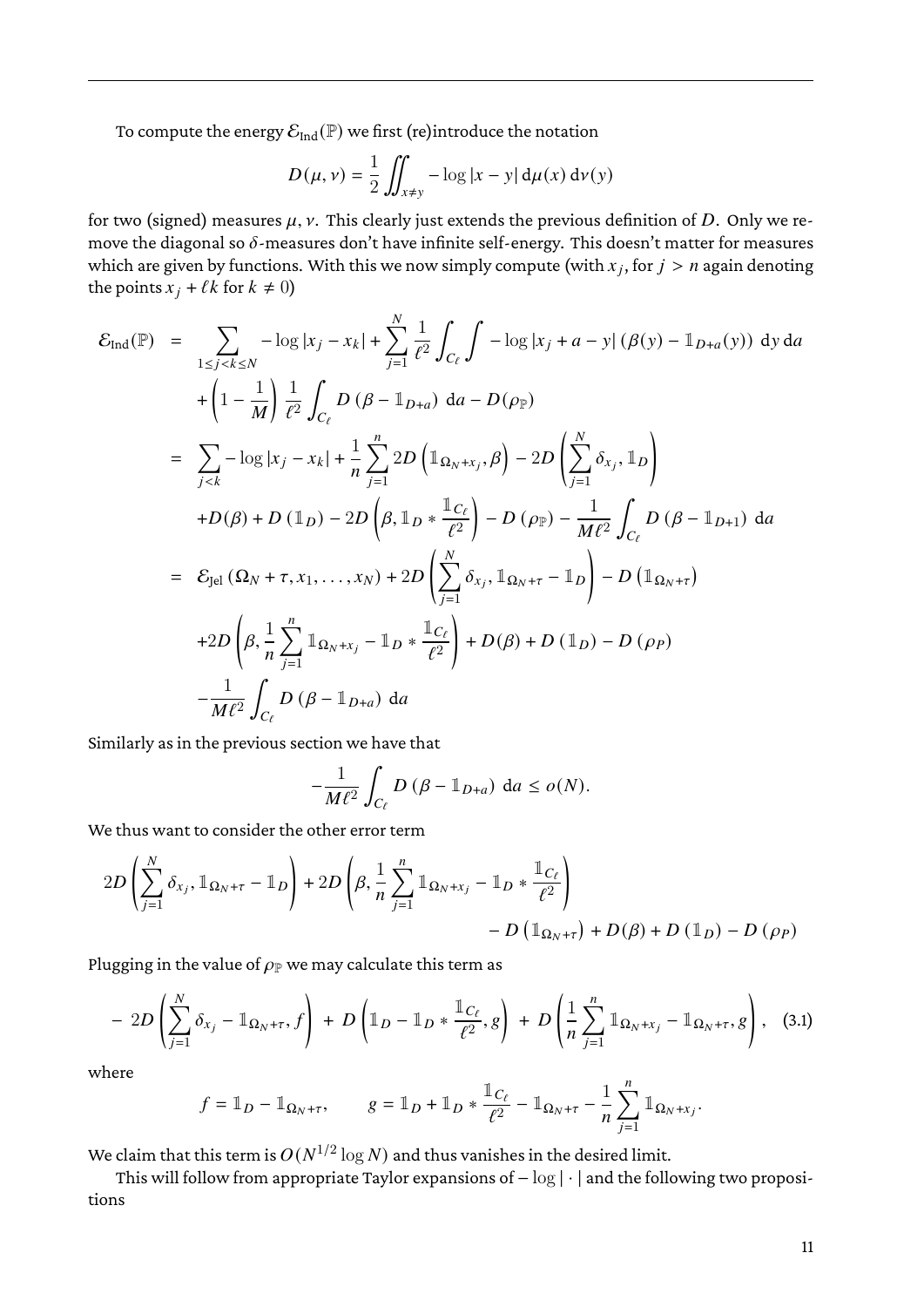**Proposition 3.1.** Let A be a square of size  $|A| = O(N)$ . Let  $\mu$  be a measure satisfying  $\mu(A') = O(|A'|)$  for any nice set  $A'$  (squares and/or balls would suffice). Let  $B$  be the boundary region of  $A$ *, meaning*  $B = \{x \in A\}$  $\mathbb{R}^2:\,\mathrm{d} (x, \partial A)\leq \ell\}$  for some fixed  $\ell>0.$  Then

$$
\int_A \int_{B \cap \{|x-y|>1\}} \frac{1}{|x-y|^2} dy d\mu(x) = O\left(N^{1/2} \log N\right).
$$

One should think that  $\mu$  is either Lebesgue measure or a sum of appropriately distributed  $\delta$ -measures.

To show this, note that for any fixed  $y \in B$  we can bound the x-integral by the integral over a ball of radius  $L = O\left(N^{1/2}\right)$  centered at  $y$  (removing the ball of radius 1). Thus

$$
\int_A \int_{B \cap \{|x-y| > 1\}} \frac{1}{|x-y|^2} \, \mathrm{d} y \, \mathrm{d} \mu(x) \le \int_B \int_{B_L \setminus B_1} \frac{1}{|z|^2} \, \mathrm{d} \mu(z) \, \mathrm{d} y \le C \int_B \log L \, \mathrm{d} y = O\left(N^{1/2} \log N\right).
$$

<span id="page-11-0"></span>**Proposition 3.2.** Let A, B be as in proposition [3.1](#page-10-0) and  $\mu$  be a probability measure supported in  $B_{\ell}$ . Denote by  $\tau$  the first moment of  $\mu$ , i.e.  $\tau=\int a\,\mathrm{d}\mu(a)$ . Let  $b$  be function supported in  $B$ , which is bounded uniformly *in N. Then* 

$$
D\left(\mathbb{1}_{A+\tau}-\mathbb{1}_A*\mu,b\right)=O\left(N^{1/2}\log N\right).
$$

**Remark 3.3.** In dimension  $d \geq 2$  we similarly have

$$
\int_{A} \int_{B \cap \{|x-y| > 1\}} \frac{1}{|x-y|^{d}} dy d\mu(x) = O\left(N^{\frac{d-1}{d}} \log N\right),
$$
  

$$
D \left(\mathbb{1}_{A+\tau} - \mathbb{1}_{A} * \mu, b\right) = O\left(N^{\frac{d-1}{d}} \log N\right).
$$

Thus our argument also works in higher dimensions.

Proposition [3.2](#page-11-0) immediately gives that the second two terms of equation [\(3.1\)](#page-10-1) are  $O(N^{1/2}\log N).$ For the first term we use that by Taylor expansion

$$
-\log|z+a| = -\log|z| - \frac{z \cdot a}{|z|^2} + \int_0^1 (1-t) \left[ \frac{|a|^2}{|z+ta|^2} - \frac{2((z+ta) \cdot a)^2}{|z+ta|^4} \right] dt
$$

$$
= -\log|z| - \frac{z \cdot a}{|z|^2} + O\left(\frac{1}{|z|^2}\right).
$$

Thus for the term

$$
2D\left(\sum_{j=1}^N \delta_{x_j} - \mathbb{1}_{\Omega_N + \tau}, f\right) = \iint f(x) (-\log|x-y|) \left(\sum_{j=1}^N \delta_{x_j} - \mathbb{1}_{\Omega_N + \tau}\right)(y) \, dy \, dx
$$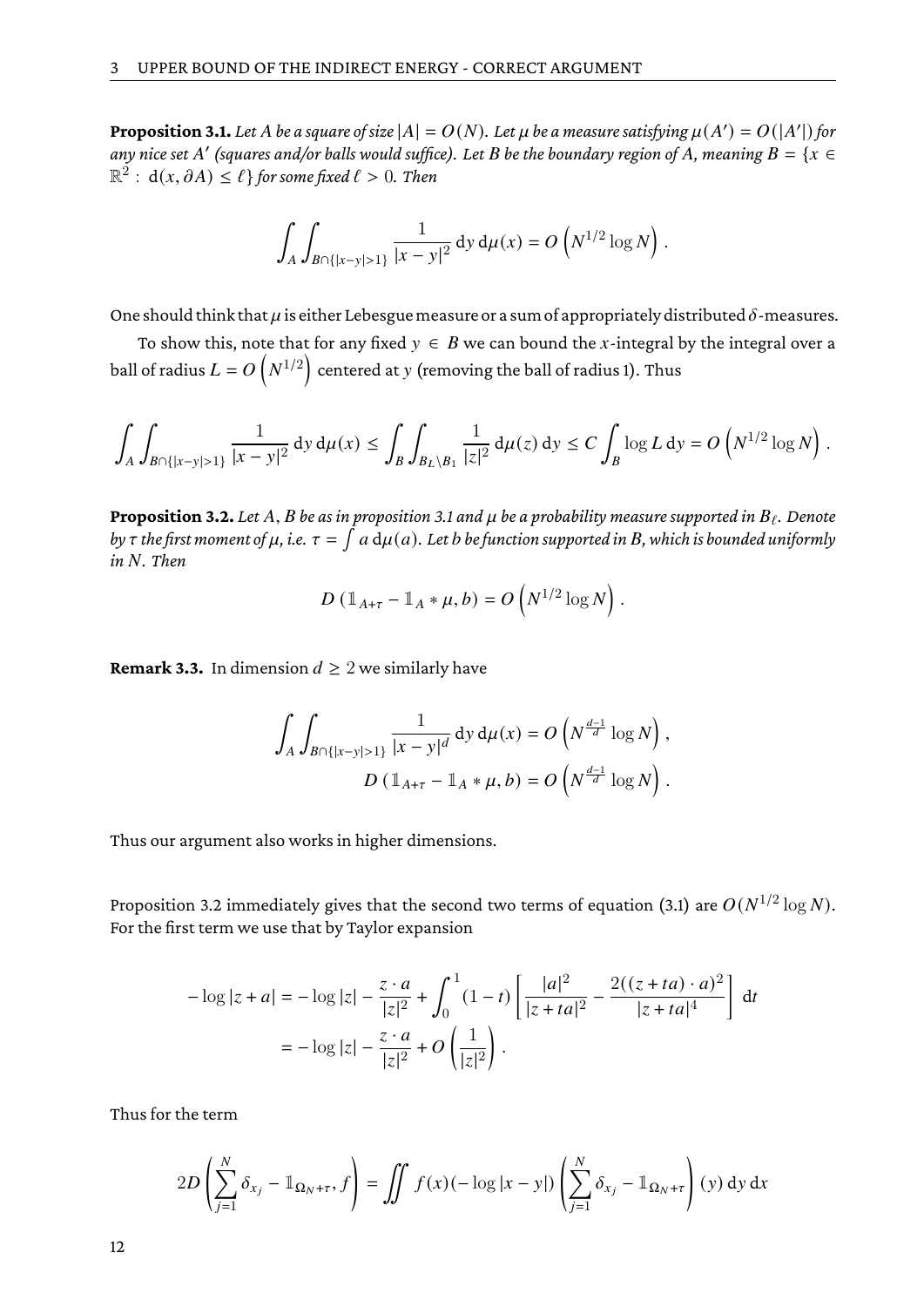we have

$$
= \sum_{\substack{j=1,...,n\\k,l|,|k_2| \le K}} \iint f(x) (-\log |x - y|) \left[ \delta_{x_j + \ell k} - \frac{1}{\ell^2} \mathbb{1}_{C_{\ell} + \tau + \ell k} \right] (y) dy dx
$$
  
\n
$$
= \sum_{j,k} \frac{1}{\ell^2} \int_{D \setminus (\Omega_N + \tau)} \int_{C_{\ell}} -\log |x - \ell k - x_j| - (-\log |x - \ell k - \tau + a) da dx
$$
  
\n
$$
= \sum_{j,k} \int_{D \setminus (\Omega_N + \tau)} [-\log |x - \ell k - x_j| - (-\log |x - \ell k - \tau + a]) dx
$$
  
\n
$$
+ \sum_{j,k} \frac{1}{\ell^2} \int_{D \setminus (\Omega_N + \tau)} \int_{C_{\ell}} -\log |x - \ell k - \tau| - (-\log |x - \ell k - \tau + a|) da dx
$$
  
\n
$$
= \int_{D \setminus (\Omega_N + \tau)} \sum_{j,k} \frac{-(x - \ell k - \tau) \cdot (\tau - x_j)}{|x - \ell k - \tau|^2} dx + \sum_{j,k} \int_{D \setminus (\Omega_N + \tau)} O\left(\frac{1}{|x - \ell k|^2}\right) dx
$$
  
\n
$$
= \int_{\frac{1}{\ell^2}} \int_{D \setminus (\Omega_N + \tau)} \underbrace{\int_{C_{\ell}} \frac{(x - \ell k - \tau) \cdot a}{|x - \ell k - \tau|^2}}_{=0 \text{ by } \int a da = 0} da dx + \sum_{j,k} \int_{D \setminus (\Omega_N + \tau)} O\left(\frac{1}{|x - \ell k|^2}\right) dx
$$
  
\n
$$
= O(N^{1/2} \log N)
$$

by proposition [3.1.](#page-10-0) This gives the bound

$$
\mathcal{E}_{\text{Ind}}(\rho_{\mathbb{P}}) \leq \mathcal{E}_{\text{Ind}}(\mathbb{P}) \leq \mathcal{E}_{\text{Jel}}(\Omega_N + \tau, x_1, \dots, x_N) + o(N).
$$

Thus by proposition [1.2](#page-1-1) and the computation of  $\lim_N \frac{\mathcal{E}_{\rm Jel}(\Omega_N+\tau,x_1,...,x_N)}{N}$  $\frac{\tau_{x_1,...,x_N}}{N} = \frac{\mathcal{E}_{\text{per},\ell}(x_1,...,x_n)}{n}$  $\frac{1}{n}$  in section [2](#page-2-0) we have

$$
e_{\text{UEG}} = \lim_{N \to \infty} \frac{\mathcal{E}_{\text{Ind}}(\rho_{\mathbb{P}})}{N} \leq \lim_{N \to \infty} \frac{\mathcal{E}_{\text{Jel}}(\Omega_N + \tau, x_1, \dots, x_N) + o(N)}{N} = \frac{\mathcal{E}_{\text{per},\ell}(x_1, \dots, x_n)}{n}.
$$

It remains to prove propositions [3.1](#page-10-0) and [3.2.](#page-11-0)

*Proof of proposition [3.2.](#page-11-0)* Let  $L = |A|^{1/2}$  be the side length of  $A$ , find an  $\ell' \geq 4\ell$  of order 1 such that  $L/\ell'$  is an integer. Let  $Q$  denote the square of side length  $\ell'$  centered at zero. Tile the plane with translates of  $Q$  such that, for the relevant translates, the centers  ${\rm y}_j$  lie on the boundary  $\partial A.$  That is,  $\mathbb{R}^2=\bigcup_j(\overline{y}_j+\overline{Q})$  and if  $\overline{y}_j+Q$  intersect both  $A$  and  $A^c$ , then  $\overline{y}_j\in \partial A$ . Now, for any  $x\in B$  we have that  $x \in y_i + Q$  for some (unique)  $y_i \in \partial A$ , see figure [3.1.](#page-13-0) Thus

$$
D (\mathbb{1}_{A+\tau} - \mathbb{1}_A * \mu, b) = \frac{1}{2} \sum_{j: y_j \in \partial A} \int_{y_j + Q} b(x) \int -\log |x - y| (\mathbb{1}_{A+\tau} - \mathbb{1}_A * \mu) (y) dy dx
$$

We now split the y-integral in two according to whether y is "close" to x, namely if  $y \in y_i + 2Q$  or if y is "far" from x, namely if  $y \notin y_i + 2Q$ . For the close y's we get the contribution

$$
\frac{1}{2} \sum_{j:y_j \in \partial A} \int_{y_j+Q} b(x) \int_{y_j+2Q} -\log|x-y| \left( \mathbb{1}_{A+\tau} - \mathbb{1}_A * \mu \right)(y) \, dy \, dx = O\left(N^{1/2}\right)
$$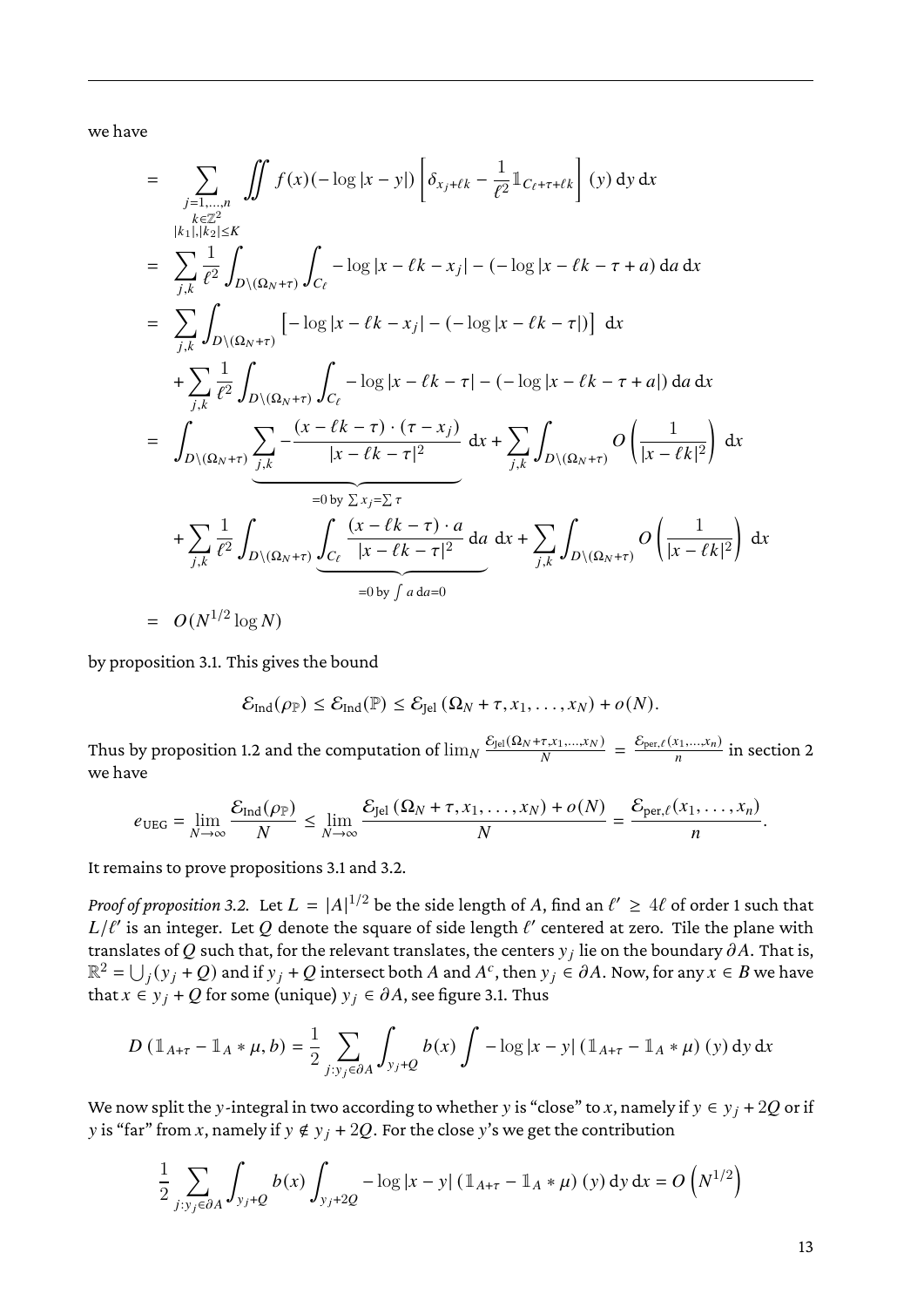

<span id="page-13-0"></span>Figure 3.1: Picture of the boundary region  $B$  (in grey) with the relevant translates of  $Q$ .

since there are  $O(N^{1/2})$  many such  $j$ 's, with each some order 1 contribution. For the  $y$ 's far away we get the contribution

$$
\frac{1}{2} \sum_{j:y_j \in \partial A} \int_{y_j+Q} b(x) \int_{(y_j+2Q)^c} -\log|x-y| \left[ \mathbb{1}_{A+\tau}(y) - \int \mathbb{1}_A(y-a) \, \mathrm{d}\mu(a) \right] \, \mathrm{d}y \, \mathrm{d}x
$$

we compute

$$
= \frac{1}{2} \sum_{j} \int_{y_{j}+Q} b(x) \int \left[ \int_{(y_{j}-\tau+2Q)^{c} \cap A} -\log |x-y-\tau| dy - \int_{(y_{j}-a+2Q)^{c} \cap A} -\log |x-z-a| dz \right] d\mu(a) dx
$$
  

$$
= \frac{1}{2} \sum_{j} \int_{y_{j}+Q} b(x) \int \int_{(y_{j}-\tau+2Q)^{c} \cap A} -\log |x-y-\tau| - (-\log |x-y-a|) dy d\mu(a) dx
$$
  

$$
+ \frac{1}{2} \sum_{j} \int_{y_{j}+Q} b(x) \int \left[ \int_{(y_{j}-\tau+2Q)^{c} \cap A} - \int_{(y_{j}-a+2Q)^{c} \cap A} \right] - \log |x-y-a| dy d\mu(a) dx.
$$

The first term here, we again use the Taylor expansion of − log. we thus get for the integrand in the  $x$ -integral

$$
b(x) \int \int_{(y_j - \tau + 2Q)^c \cap A} \frac{(x - y - \tau) \cdot (\tau - a)}{|x - y - \tau|^2} + O\left(\frac{1}{|x - y|^2}\right) dy d\mu(a)
$$
  
=  $O \left( \int_{(y_j - \tau + 2Q)^c \cap A} \frac{1}{|x - y|^2} dy \right).$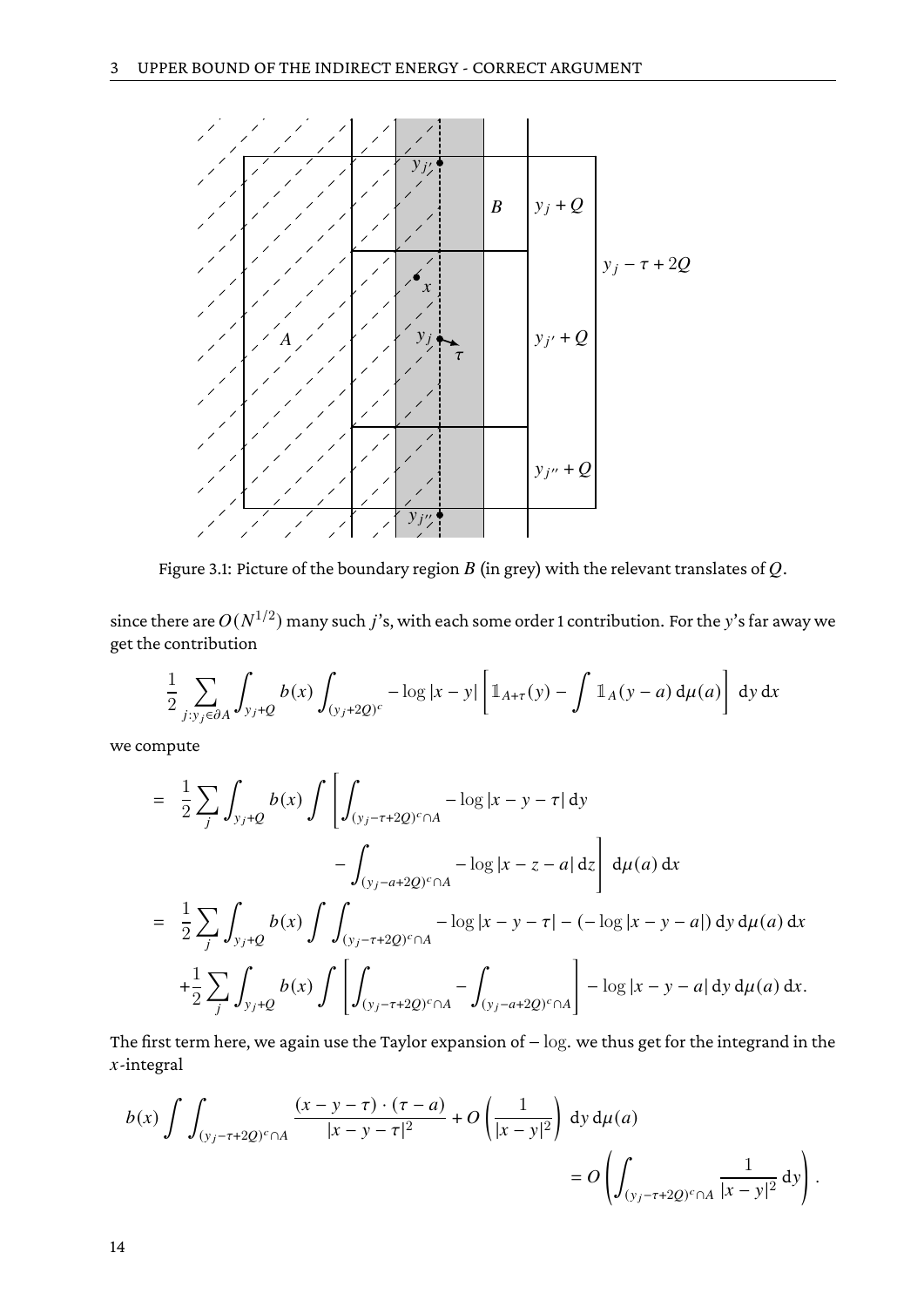Thus, computing the  $x$  -integral of this we get a term which is  $O(N^{1/2}\log N)$  by proposition [3.1](#page-10-0) (note that for  $y \in (y_i - \tau + 2Q)^c \cap A$  and  $x \in y_i + Q$  we have that  $|x - y| \ge \ell$ ). For the second term, the  $x$ -integrand is

$$
b(x) \int \int_{(y_j - \tau + 2Q)^c \cap A} - \int_{(y_j - a + 2Q)^c \cap A} - \log |x - y - a| \, dy \, d\mu(a)
$$
  
=  $b(x) \int \int_{(y_j - a + 2Q) \cap A} - \int_{(y_j - \tau + 2Q) \cap A} - \log |x - y - a| \, dy \, d\mu(a)$ 

This is only an integral of y's "close" to  $x$ , and so a similar argument as above gives that when we integrate this over all  $x$  we get a term which is  $O(N^{1/2}).$  We conclude the desired

$$
D\left(\mathbb{1}_{A+\tau}-\mathbb{1}_A*\mu,b\right)=O\left(N^{1/2}\log N\right).
$$

#### <span id="page-14-0"></span>**4 Upper Bound for the Periodic Energy**

We show that

$$
\limsup_{N \to \infty} \min_{x_1, \dots, x_N \in C_L} \frac{\mathcal{E}_{\text{per},L}(x_1, \dots, x_N)}{N} \le e_{\text{Jel}}.
$$

This (together with the above arguments) proves our main theorem.

First, we show that a version of Newton's theorem hold for the periodic potential  $G_{\ell}$ . Namely that separated neutral radial charge densities have zero total interaction. More precisely, let  $\rho$  be any compactly supported radial neutral charge distribution, i.e. supp  $\rho \subset B(0,R)$  for some  $R > 0$ ,  $\rho$  is radial and  $\int \rho\, \textup{d} x\,=\,0.$  Let  $L$  be large enough so that  $B(0,R)\, \subset\, C_L.$  Then we have that  $V$  =  $\sum_{k\in\mathbb{Z}^2}(\rho * -\log)(\cdot + Lk)$  satisfies

$$
-\Delta V = 2\pi \sum_{k} \rho(\cdot + Lk) = \rho * \left(2\pi \left(\sum_{k} \delta_{Lk} - \frac{1}{L^2}\right)\right) = -\Delta(\rho * G_L).
$$

(Note the importance of  $\rho$  being neutral, so  $\rho * 1 = 0$ .) Since both V and  $\rho * G_L$  are  $C_L$ -periodic this shows that they differ by a periodic harmonic function, i.e. a constant. Moreover, by Newton's theorem we have that  $V$  vanish on  $C_L \setminus B(0, R)$ , thus we see that  $\rho * G_L$  is constant on  $C_L \setminus B(0, R)$ , and so for another neutral radial charge distribution  $\rho'$  supported in this region we have  $\iint G_L(x-\tau)$  $y$ ) $\rho(x)\rho'(y) dx dy = 0.$ 

We use the Swiss cheese theorem [\[8,](#page-22-4) sect. 14.5] to fill (most) of the cube  $C_L$  with balls of integer volume ranging in sizes from some fixed  $\ell_0$  to a largest size of order  $\ell$ . The ratio of the volume not covered by the balls is small in comparison to the volume of the cube, in the sense that if we take  $\ell \to \infty$  after taking  $L \to \infty$  this ratio vanishes.

We now construct a trial state using these balls. In each ball  $B_n$  we place  $N_n = |B_n|$  particles in the optimal Jellium configuration for the ball  $B_n.$  The remaining  $M = N - \sum_n |B_n|$  particles are placed uniformly in the remainder  $S = C_L \setminus \bigcup_n B_n,$  meaning that we smear the particles out in this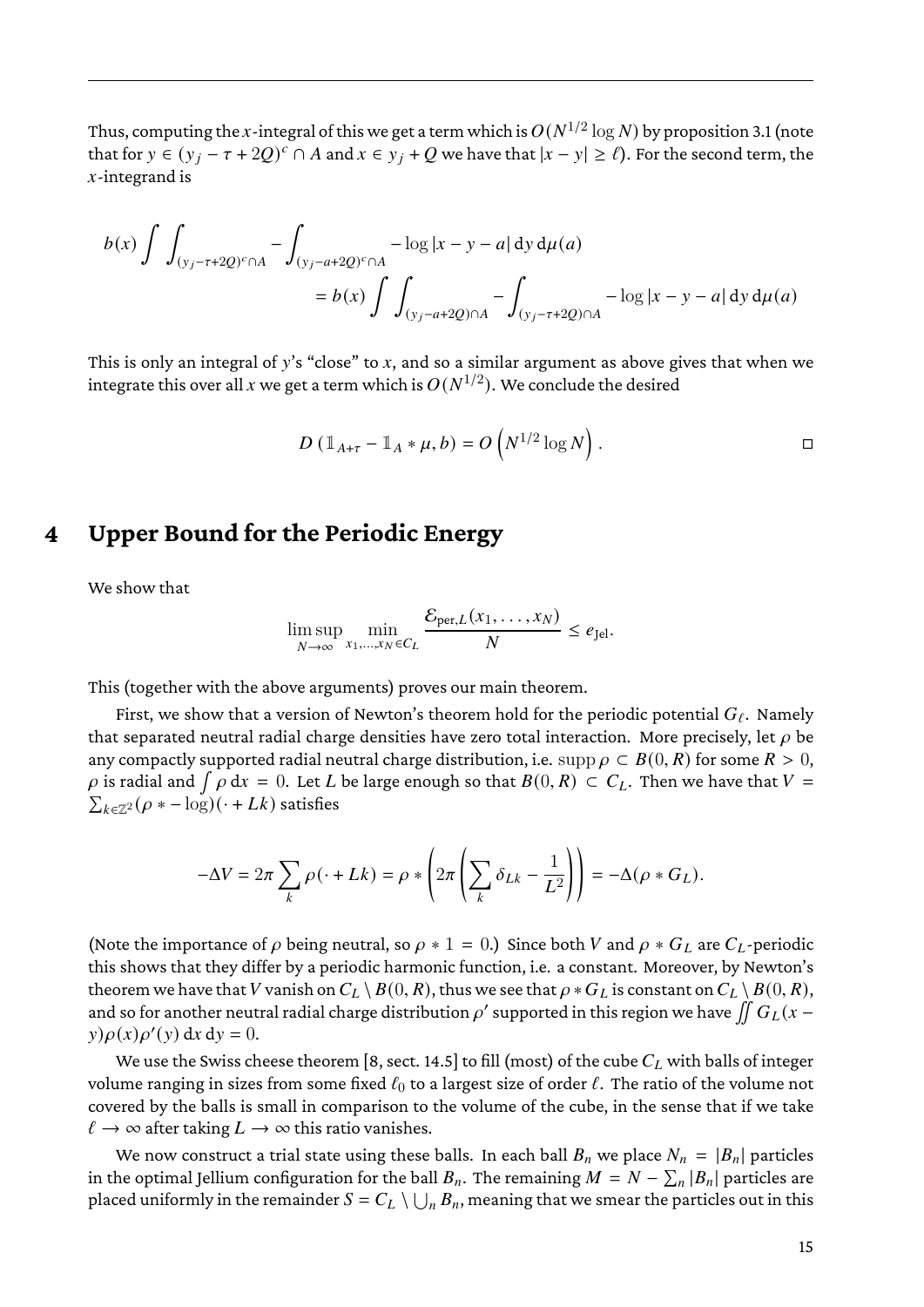region. This gives us the bound

$$
\min \mathcal{E}_{\text{per},L}(x_1, \dots, x_N) \leq \sum_{1 \leq j < k \leq N-M} G_L(x_j - x_k) + \sum_{j=1}^{N-M} \int_S G_L(x_j - y) \, dy
$$
\n
$$
+ \frac{1}{2} \left( 1 - \frac{1}{M} \right) \iint_{S \times S} G_L(x - y) \, dx \, dy + \frac{N}{2} \left( \log L + C_{\text{mad}} \right)
$$
\n
$$
= \sum_{1 \leq j < k \leq N-M} G_L(x_j - x_k) - \sum_{n} \sum_{j=1}^{N-M} \int_{B_n} G_L(x_j - y) \, dy
$$
\n
$$
+ \frac{1}{2} \left( 1 - \frac{1}{M} \right) \sum_{n,m} \iint_{B_n \times B_m} G_L(x - y) \, dx \, dy + \frac{N}{2} \left( \log L + C_{\text{mad}} \right)
$$

where  $x_1,\ldots,x_{N-M}$  denote the points in  $\bigcup_n B_n$  and we used that  $\int_{C_L} G_L \, \mathrm{d} x = 0.$  Now, by rotating the charges inside each of the balls separately and taking the average over all such rotations we may use the modified Newton's theorem above to conclude that the balls don't interact with each other. Discarding the  $1/M$ -term and writing  $\tilde{G}_L$  for the rotational average of  $G_L$  we thus get the upper bound

$$
\sum_{n}\left(\sum_{1\leq j
$$

As  $L \to \infty$  we have that  $G_L(x) = -\log |x| + \log L + C_{\text{mad}} + o(1)$ . Plugging this into the bound above all the  $\log L$  and  $C_{\rm mad}$ -terms cancel. What we are left with is the bound

$$
\sum_{n}\left(\mathcal{E}_{\text{Jel}}\left(B_n,x_1^{(n)},\ldots,x_{|B_n|}^{(n)}\right)+o_{L\to\infty}(1)\right).
$$

Dividing by  $N=L^2$  and taking the consecutive limit  $L\to\infty$ ,  $\ell\to\infty$  and  $\ell_0\to\infty$  this gives  $e_{\rm Jel}$ , by the existence of the thermodynamic limit for Jellium [\[11\]](#page-22-1). We conclude that also in 2 dimensions we have  $e_{\text{UEG}} = e_{\text{Iel}}$ .

#### <span id="page-15-0"></span>**5 The Thermodynamic limit for the Uniform Electron Gas**

In this section we prove proposition [1.2](#page-1-1) that if  $\rho_N$  satisfies

$$
\rho_N \equiv 1
$$
 well inside  $\Omega_N$ ,  $\rho_N \equiv 0$  well outside  $\Omega_N$ ,  $0 \le \rho_N \le 1$ 

And  $\Omega_N$  satisfies that there exists a function  $\eta : [0, t_0) \to [0, \infty)$  (independent of N) such that  $\eta(t)$ vanishes as  $t \to 0$  and  $\left|\left\{x : d(x, \partial \Omega_N) \leq |\Omega_N|^{1/2} t\right\}\right| \leq |\Omega_N| \eta(t)$  for all  $t$ . Then,

$$
e_{\text{UEG}} = \lim_{\Omega_N \nearrow \mathbb{R}^2} \frac{\mathcal{E}_{\text{Ind}}(\rho_N)}{|\Omega_N|}.
$$

This is a slight modification of the analogous result [\[5,](#page-22-2) Theorem 2.6].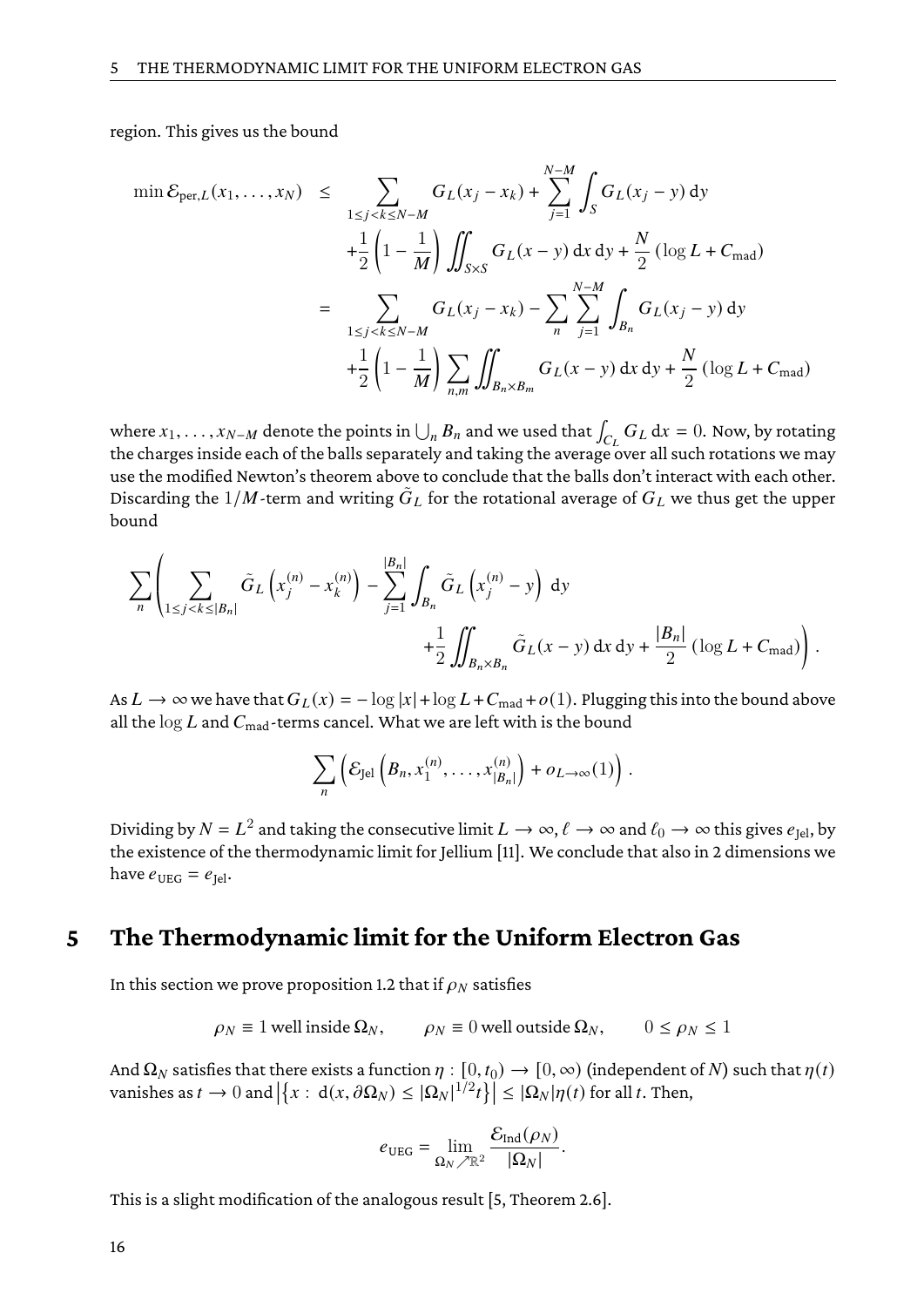*Proof of proposition [1.2.](#page-1-1)* Exactly as in [\[5,](#page-22-2) Lemma 2.5] we see that the indirect energy is subadditive  $\mathcal{E}_{\text{Ind}}(\rho_1 + \rho_2) \leq \mathcal{E}_{\text{Ind}}(\rho_1) + \mathcal{E}_{\text{Ind}}(\rho_2)$ . In section [6](#page-17-0) the following stability result is proved

$$
\mathcal{E}_{\text{Jel}}(\Omega_N, x_1, \dots, x_N) \ge -\left(\frac{3}{8} + \frac{1}{4}\log \pi\right)N = -CN.
$$

This immediately gives that

$$
\frac{\mathcal{E}_{\text{Ind}}(\rho_N)}{|\Omega_N|} \geq \frac{\mathcal{E}_{\text{Jel}}(\Omega_N, x_1, \dots, x_N)}{|\Omega_N|} \geq -C.
$$

First we show that for  $\rho_N = \mathbb{1}_{\Omega_N}$  we have the thermodynamic limit. Then we show it for the more general  $\rho_N$  discussed above. For simplicity write  $\mathcal{E}_\text{Ind}(\Omega_N) = \mathcal{E}_\text{Ind}(\mathbb{1}_{\Omega_N}).$ 

Consider first a sequence of cubes  $C_n$  of side length  $2^n$ , then, as we can just glue 4 smaller cubes  $C_n$  together to form the cube  $C_{n+1}$  we immediately get that

$$
\frac{\mathcal{E}_{\text{Ind}}(C_{n+1})}{|C_{n+1}|} \le \frac{2^d \mathcal{E}_{\text{Ind}}(C_n)}{|C_{n+1}|} = \frac{\mathcal{E}_{\text{Ind}}(C_n)}{|C_n|}.
$$

Thus the limit  $e_{\rm UEG}:=\lim\frac{\mathcal{E}_{\rm Ind}(C_n)}{|C_n|}$  exists. We now approximate our general sequence of sets  $\Omega_N$  by squares in order to show the general limit.

Let *n* be arbitrary and consider the tiling of  $\mathbb{R}^2$  by cubes  $D_j$  of side length  $\ell = 2^n$ ,  $\mathbb{R}^2 = \bigcup D_j$ . Let  $\tilde{\Omega}_N = \bigcup_{D_j \subset \Omega_N} \tilde{D}_j$  be the union of all interior cubes. Then

$$
|\tilde{\Omega}_{N}|=|\Omega_{N}|-\sum_{D_{j}\cap\Omega_{N}\neq\emptyset}|D_{J}\cap\Omega_{N}|\geq|\Omega_{N}|-\left|\left\{x:d(x,\partial\Omega_{N})\leq\sqrt{2}\ell\right\}\right|\geq|\Omega_{N}|\left(1-\eta(\sqrt{2}\ell|\Omega_{N}|^{-1/2})\right)
$$

since points in the cubes intersecting the boundary of  $\Omega_N$  are within a distance  $\sqrt{2}\ell$  of the boundary. Since  $\tilde\Omega_N$  is a disjoint union of cubes we have  $\mathcal E_{\rm Ind}(\tilde\Omega_N)\leq \frac{|\tilde\Omega_N|}{|C_n|}\mathcal E_{\rm Ind}(C_n)$  by the subadditivity. Now, since  $\mathcal{E}_\text{Ind}(\rho)\leq 0$  for any  $\rho$  we have (using  $\mathcal{E}_\text{Ind}(\Omega_N\setminus\tilde\Omega_N)\leq 0)$ 

$$
\frac{\mathcal{E}_{\mathrm{Ind}}(\Omega_N)}{|\Omega_N|} \leq \frac{\mathcal{E}_{\mathrm{Ind}}(\tilde{\Omega}_N) + \mathcal{E}_{\mathrm{Ind}}(\Omega_N \setminus \tilde{\Omega}_N)}{|\Omega_N|} \leq \frac{\mathcal{E}_{\mathrm{Ind}}(C_n)}{|C_n|} \left(1 - \eta(\sqrt{2}\ell |\Omega_N|^{-1/2})\right),
$$

where we used the bound on  $|\tilde{\Omega}_N|$  above. Taking  $N\to\infty$  and then  $n\to\infty$  we get that

$$
\limsup_{N\to\infty}\frac{\mathcal{E}_{\text{Ind}}(\Omega_N)}{|\Omega_N|}\leq e_{\text{UEG}}.
$$

Similarly (exactly as in [\[5\]](#page-22-2)) one may prove that

$$
\liminf_{N \to \infty} \frac{\mathcal{E}_{\text{Ind}}(\Omega_N)}{|\Omega_N|} \geq e_{\text{UEG}}.
$$

Now, let  $\rho_N$  be a general sequence of densities satisfying the assumptions. Define the sets  $\Omega_N^+ \subset$  $\Omega_N \subset \Omega_N^+$  such that

$$
\rho_N \equiv 1 \text{ on } \Omega_N^-, \qquad \rho_N \equiv 0 \text{ outside } \Omega_N^+
$$

and

$$
|\Omega_N^-| = |\Omega_N|(1+o(1)), \qquad |\Omega_N^+| = |\Omega_N|(1+o(1)).
$$

One should think that  $\Omega_N^\pm$  are the set  $\Omega_N$  expanded/shrunk by a length of order  $\ell\ll |\Omega_N|^{1/2}.$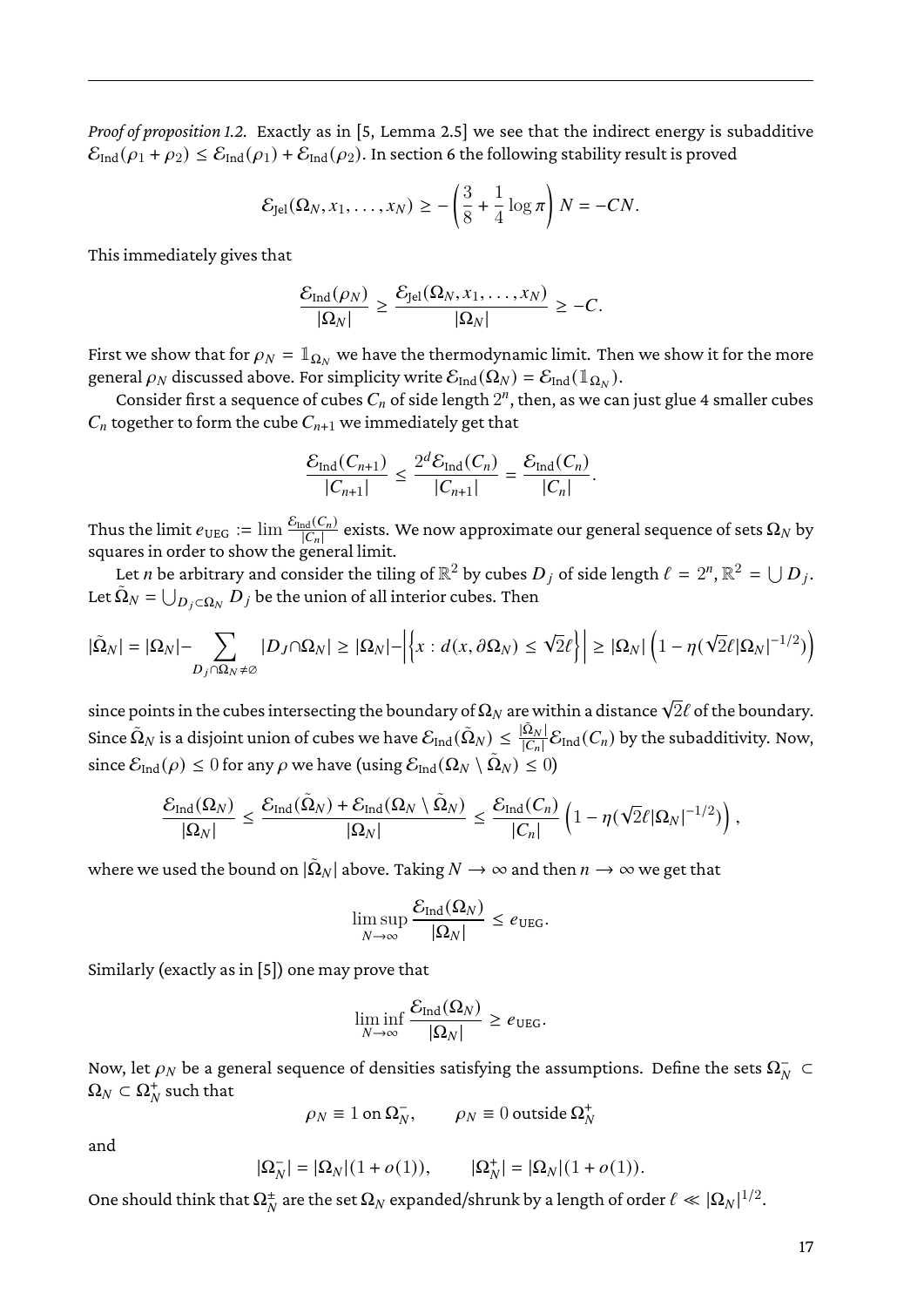First, write  $\rho_N = \mathbb{1}_{\Omega_N^-} + \delta \rho_N^-$ , where  $\delta \rho_N^-$  is supported in  $\Omega_N^+ \setminus \Omega_N^-$  and satisfies  $0 \leq \delta \rho_N^- \leq 1$ . Then, since  $\mathcal{E}_{\text{Ind}}(\delta\rho_N^-)\leq 0$  we have

$$
\frac{\mathcal{E}_{\rm Ind}(\rho_N)}{|\Omega_N|}\leq \frac{\mathcal{E}_{\rm Ind}(\mathbb{1}_{\Omega_N^-})}{|\Omega_N^-|}\frac{|\Omega_N^-|}{|\Omega_N|}+\frac{\mathcal{E}_{\rm Ind}(\delta\rho_N^-)}{|\Omega_N|}\leq \frac{\mathcal{E}_{\rm Ind}(\mathbb{1}_{\Omega_N^-})}{|\Omega_N^-|}(1+o(1)),
$$

so  $\limsup \frac{\mathcal{E}_{\text{Ind}}(\rho_N)}{|\Omega_N|} \leq e_{\text{UEG}}$ .

For the other inequality write  $\mathbb{1}_{\Omega^+_N}=\rho_N+\delta\rho_N^+$  where  $\delta\rho_N^+$  is supported in  $\Omega^+_N\setminus\Omega^-_N$  and satisfies  $0 \leq \delta \rho_N^+ \leq 1$ . (Note here how we critically use  $\rho_N \leq 1$ .) Then

$$
\frac{\mathcal{E}_{\mathrm{Ind}}(\mathbb{1}_{\Omega^+_N})}{|\Omega^+_N|} \leq \frac{\mathcal{E}_{\mathrm{Ind}}(\rho_N)}{|\Omega_N|}\frac{|\Omega_N|}{|\Omega^+_N|} + \frac{\mathcal{E}_{\mathrm{Ind}}(\delta\rho^+_N)}{|\Omega^+_N|} \leq \frac{\mathcal{E}_{\mathrm{Ind}}(\rho_N)}{|\Omega_N|}(1+o(1)),
$$

so  $\liminf \frac{\mathcal{E}_{\text{Ind}}(\rho_N)}{|\Omega_N|}$  $\geq e_{\text{UEG}}$ .

# <span id="page-17-0"></span>**6 Stability of Jellium**

In this section we prove that the Jellium model is stable, i.e. that for any configuration of  $N$  electrons we have

$$
\mathcal{E}_{\text{Jel}} \geq -CN
$$

For some explicit value of the constant  $C$ . We do this argument in dimension  $d$  with the Coulomb potential

$$
V_{d-2}(x) = \begin{cases} -|x| & \text{if } d = 1, \\ -\log|x| & \text{if } d = 2, \\ |x|^{2-d} & \text{if } d \ge 3. \end{cases}
$$

 $\frac{1}{2}$ This argument is from [\[9\]](#page-22-5). We adopt the notation from there. The idea is to smear out the electrons to a ball of radius  $a$  of uniform charge. We then optimise the result over the radius  $a$ . We will denote by  $B_a = B(0, a)$  the ball of radius a. Define

$$
U_{BB} := \frac{1}{2} \iint_{\Omega_N \times \Omega_N} V_{d-2}(x - y) \, dx \, dy,
$$
  
\n
$$
U_j := - \int_{\Omega_N} V_{d-2}(x_j - y) \, dy,
$$
  
\n
$$
U_{jk} := V_{d-2}(x_j - x_k),
$$
  
\n
$$
\hat{U}_j := -\frac{1}{|B_a|} \int_{B(x_j, a)} \int_{\Omega_N} V_{d-2}(x - y) \, dx \, dy,
$$
  
\n
$$
\hat{U}_{jk} := \frac{1}{|B_a|^2} \int_{B(x_j, a)} \int_{B(x_k, a)} V_{d-2}(x - y) \, dx \, dy,
$$

the background self-energy,

particle *j*-background interaction,

particle  $j$  - particle  $k$  interaction,

ball  $j$  - background interaction,

 $y,$  ball  $j$  - ball  $k$  interaction.

Then  $\hat{U}_{jj}$  is twice the self-energy of ball  $j.$ 

We then write

$$
\mathcal{E}_{\text{Jel}}(\Omega_N, x_1, \dots, x_N) = U_{BB} + \sum_{j=1}^N \hat{U}_j + \frac{1}{2} \sum_{j,k} \hat{U}_{jk} + \sum_{j=1}^N U_j - \hat{U}_j + \frac{-1}{2} \sum_{j=1}^N \hat{U}_{jj} + \sum_{j
$$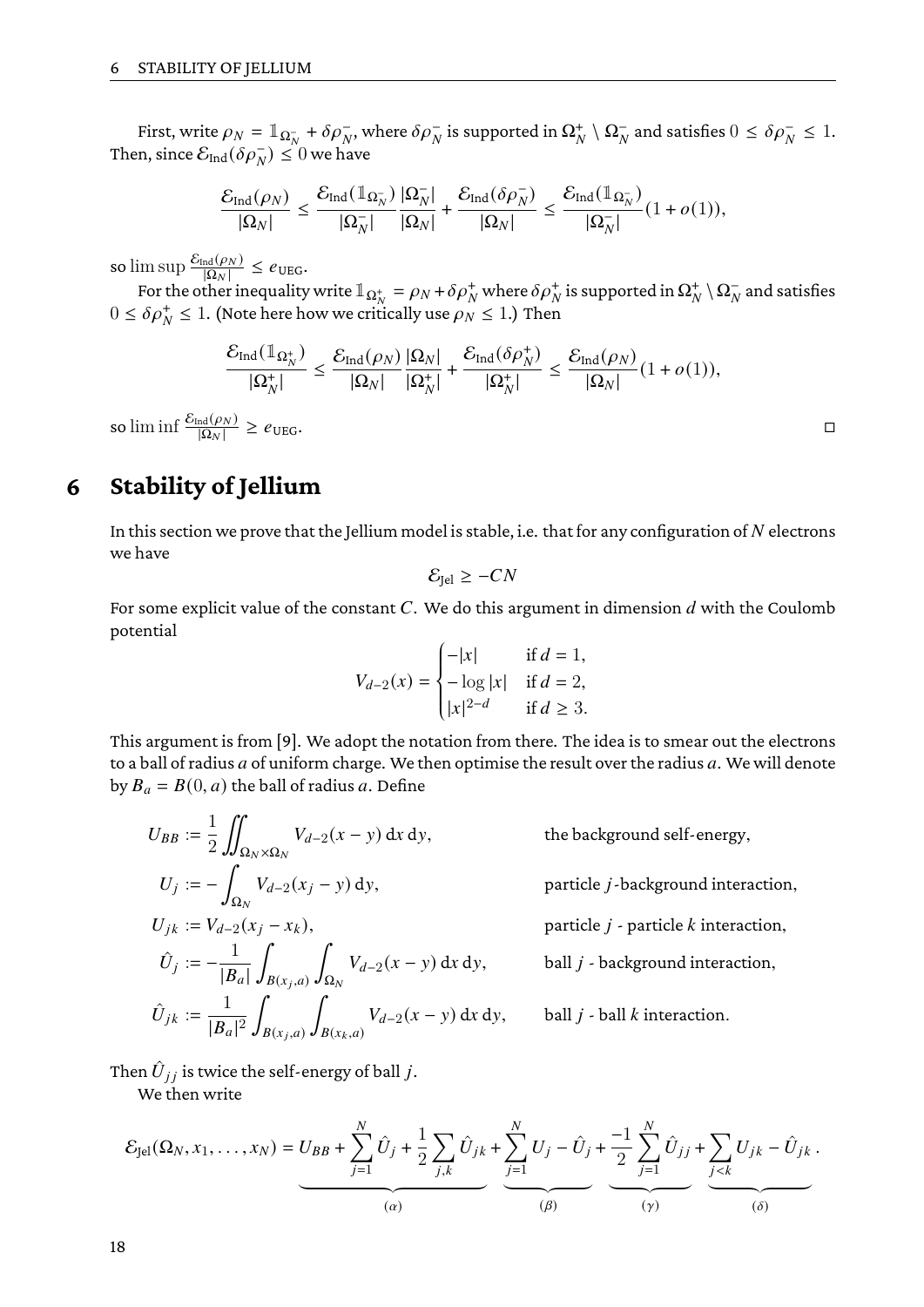Here  $(a)$  is the "Jellium"-like functional, where the electrons are no longer particles, but instead are a cloud of charge density. Such a cloud has lowest energy when it perfectly cancels the background, i.e.  $(\alpha) \geq 0$ .

Also ( $\delta$ )  $\geq$  0, since if the balls are not overlapping, then this term is 0, but if they are overlapping, then by Newton's theorem this term is positive.

For  $(\beta)$  we have by Newton's theorem

$$
U_j - \hat{U}_j = \int_{\Omega_N} -V_{d-2}(x_j - z) + \frac{1}{|B_a|} \int_{B(x_j, a)} V_{d-2}(x - z) dx dz
$$
  
\n
$$
\geq \frac{1}{|B_a|} \int_{B(x_j, a)} \int_{B(x_j, a)} V_{d-2}(x - z) - V_{d-2}(x_j - z) dx dz
$$
  
\n
$$
= \frac{1}{|B_a|} \iint_{B_a \times B_a} V_{d-2}(x - z) - V_{d-2}(z) dx dz.
$$

We have equality if  $B(x_j, a) \subset \Omega_N$ , but in general always the stated inequality.

For  $(\gamma)$  we have  $(\gamma) = -\frac{N}{2|R}$  $\frac{N}{2|B_a|^2} \iint_{B_a \times B_a} V_{d-2}(x-y) dx dy.$ 

These we can just compute (this is done for  $d = 2$  in [\[11\]](#page-22-1) and for  $d = 3$  in [\[9\]](#page-22-5)). For  $d \ge 3$  we get the bound

$$
\frac{1}{N}\mathcal{E}_{\text{Jel},d} \ge -\frac{d}{d+2}a^{2-d} + \frac{2-d}{2(d+2)}|S^{d-1}|a^2. \quad \text{Thus} \quad \frac{1}{N}\mathcal{E}_{\text{Jel},d} \ge -\frac{d^{1+d/2}}{2(d+2)}|S^{d-1}|^{1-2/d}
$$

by optimising over a. This gives for  $d = 3$  the bound

$$
\frac{1}{N} \mathcal{E}_{\text{Jel},d=3} \ge -\frac{9}{10} \left(\frac{4\pi}{3}\right)^{1/3} \simeq -1.4508.
$$

In  $d = 1, 2$  we similarly get the bounds

$$
\frac{1}{N} \mathcal{E}_{\text{Jel},d=2} \ge \frac{1}{2} \log a - \frac{1}{8} - \frac{\pi}{4} a^2, \qquad \frac{1}{N} \mathcal{E}_{\text{Jel},d=2} \ge -\left(\frac{3}{8} + \frac{1}{4} \log \pi\right) \simeq -0.66118,
$$

and

$$
\frac{1}{N} \mathcal{E}_{\text{Jel},d=1} \ge \frac{1}{3} (a - a^2) , \qquad \qquad \frac{1}{N} \mathcal{E}_{\text{Jel},d=1} \ge \frac{1}{12} .
$$

### <span id="page-18-0"></span>**7 Lattice Configurations and** 𝜁**-functions**

Define for  $s\in\mathbb{R}$  the Riesz potentials  $V_s$  on  $\mathbb{R}^d$  by

$$
V_s(x) = \begin{cases} |x|^{-s} & \text{if } s > 0, \\ -\log |x| & \text{if } s = 0, \\ -|x|^{-s} & \text{if } s < 0. \end{cases}
$$

Then  $V_{d-2}$  is the Coulomb potential in  $d$  dimensions. With this we may define for  $s < d$  the Jellium energy in  $d$  dimensions with potential  $V_s,$ 

J.

$$
\mathcal{E}_{\text{Jel},d,s}(\Omega_N,x_1,\ldots,x_N)=\sum_{j
$$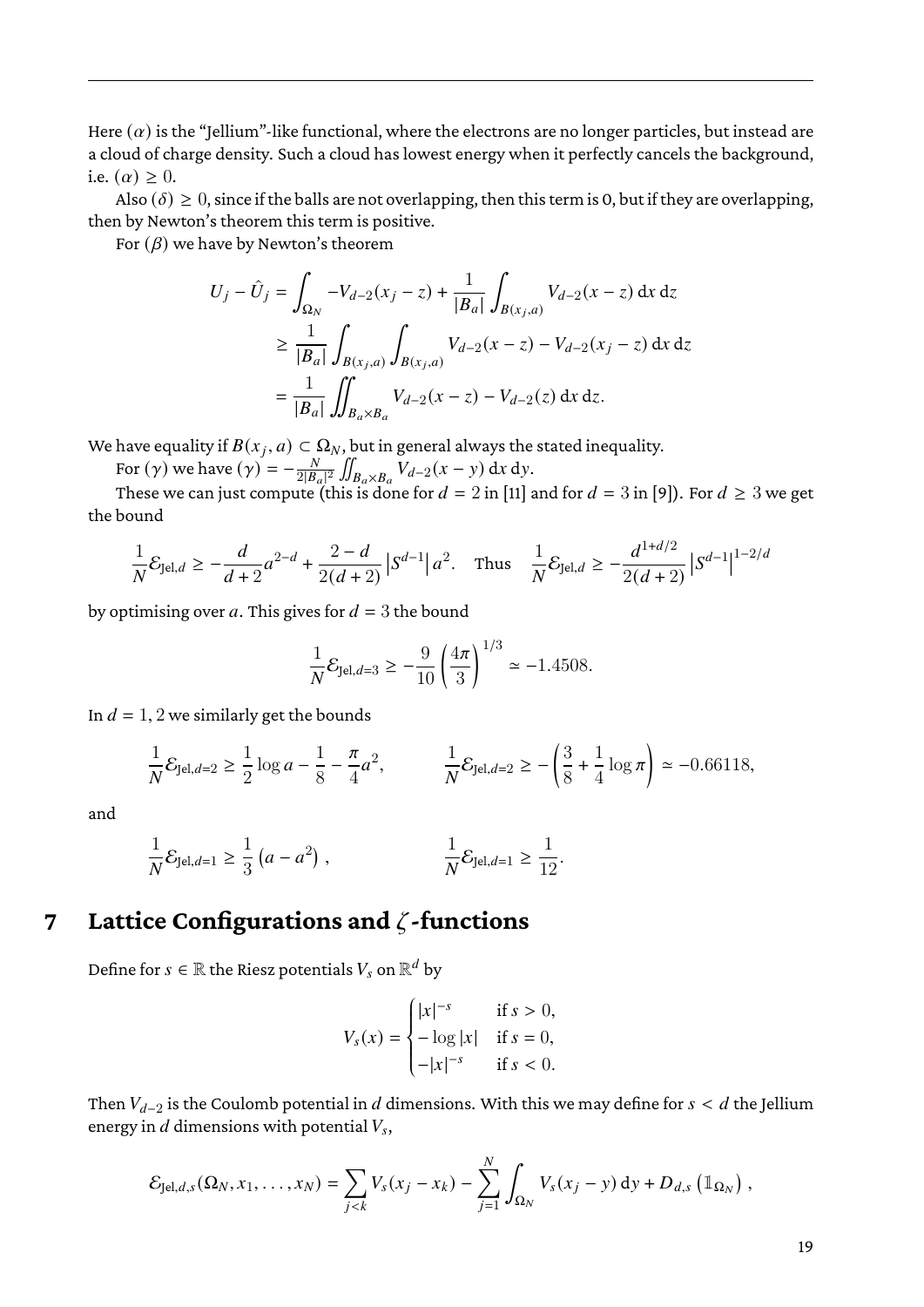where  $D_{d,s}(f,g) = \frac{1}{2}$  $\frac{1}{2}\iint_{\mathbb{R}^d\times\mathbb{R}^d}f(x)g(y)V_s(x-y)\,\mathrm{d}x\,\mathrm{d}y.$  Define for a lattice  $\mathcal{L}\subset\mathbb{R}^d$  with Wigner-Seitz unit cell Q with  $|Q| = 1$  and s satisfying  $d - 4 < s < d$  the energy

$$
e_{\text{Jel},s}^{\mathcal{L}} = \lim_{\Omega_N \nearrow \mathbb{R}^2} \frac{\mathcal{E}_{\text{Jel},d,s}(\Omega_N, x_1, \dots, x_N)}{|\Omega_N|}
$$

as the thermodynamic limit of Jellium, when the electrons are placed on the lattice. (The existence of this thermodynamic limit follows from the proof of the theorem below.) Here  $\Omega_N = \bigcup_{i=1}^N Q + x_i$ .

Define for  $Re(s) > d$  the function

$$
\zeta_{\mathcal{L}}(s) = \frac{1}{2} \sum_{x \in \mathcal{L} \setminus 0} \frac{1}{|x|^s}.
$$

This function has a meromorphic continuation to all of  $\mathbb C$  with a simple pole at  $s = d$ , see [\[2\]](#page-22-6). These more complicated  $\zeta$ -functions can oftentimes be expressed in terms of simpler functions, see [\[12\]](#page-22-7). We prove the following.

**Theorem 7.1.** Suppose  $s$  satisfies  $d-4 < s < d.$  Let  $\mathcal{L} \subset \mathbb{R}^d$  be a lattice with Wigner-Seitz unit cell  $Q,$  $|Q| = 1$ . Then the Jellium energy of the lattice configuration is

$$
e_{\text{Jel},s}^{\mathcal{L}} = \begin{cases} \zeta_{\mathcal{L}}(s) & \text{if } s > 0, \\ \zeta_{\mathcal{L}}'(0) & \text{if } s = 0, \\ -\zeta_{\mathcal{L}}(s) & \text{if } s < 0. \end{cases}
$$

As an application of this theorem, we compute the energy of Jellium in the triangular lattice (in 2 dimensions).

**Example 7.2.** The triangular lattice is given by  $\mathcal{L} = c(1,0)\mathbb{Z} \oplus c\left(\frac{1}{2}\right)$  $\frac{1}{2}, \frac{\sqrt{3}}{2}$ 2  $\big)$  Z, where the constant  $c$  is such that  $|Q|=1$ , i.e.  $c^2=\frac{2}{\sqrt{3}}.$  Thus by [\[12\]](#page-22-7) we have

$$
\zeta_{\mathcal{L}}(s) = \frac{1}{2} \sum_{x \in \mathcal{L} \setminus 0} \frac{1}{|x|^s} = \frac{1}{2} \sum_{(n,m) \in \mathbb{Z}^2 \setminus (0,0)} \frac{1}{(c^2 n^2 + c^2 mn + c^2 m^2)^{s/2}} = 3c^{-s} \zeta\left(\frac{s}{2}\right) L_3\left(\frac{s}{2}\right),
$$

where  $\zeta$  is the Riemann zeta-function and  $L_3(s) = L(s, \chi)$  is the Dirichlet L-series for the nontrivial character mod 3, i.e.

$$
L_3(s) = \sum_{n=1}^{\infty} \frac{\chi(n)}{n^s} = 1 - 2^{-s} + 4^{-s} - 5^{-s} + \dots = 3^{-s} \left( \zeta \left( s, \frac{1}{3} \right) - \zeta \left( s, \frac{2}{3} \right) \right)
$$

where  $\zeta(s, a)$  is the Hurwitz  $\zeta$ -function. The values of these functions and their derivatives can be found in [\[10\]](#page-22-8). We conclude that  $e^{\mathcal{L}}_{\mathrm{Jel, s=0}}=\zeta_{\mathcal{L}}'$  $L'(0) = \frac{1}{8}$  $\frac{1}{8} \log \left( \frac{48\pi}{\Gamma(1/6)} \right)$  $\left(\frac{48\pi}{\Gamma(1/6)^6}\right) \simeq -0.66056$ . In comparison, we proved in section [6](#page-17-0) that  $e_{\text{Jel},s=0} \geq -\left(\frac{3}{8}\right)$  $\frac{3}{8} + \log \pi$ )  $\approx -0.66118$ . The triangular lattice, which is what we expect to be the ground state, is remarkably close to this lower bound.

**Example 7.3.** In dimension  $d = 1$ , there is only one lattice, namely  $\mathbb{Z}$ . Thus

$$
e_{\text{Jel},s=-1}^{\mathbb{Z}} = -\zeta(-1) = \frac{1}{12}.
$$

This is exactly the same as the lower bound found in section [6.](#page-17-0) It is in fact known that Jellium is crystalised in one dimension [\[1,](#page-22-9) [3,](#page-22-10) [4\]](#page-22-11).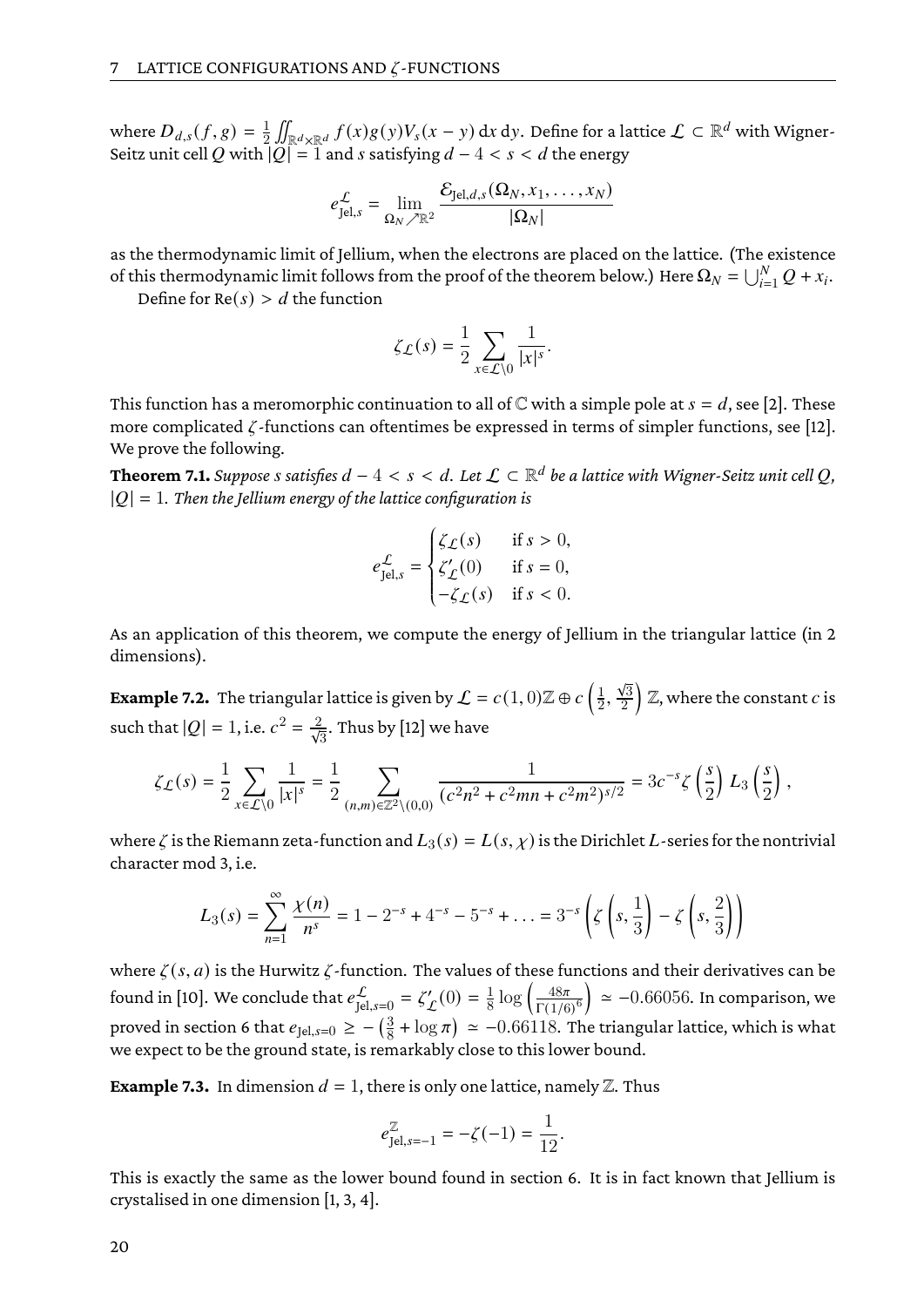We now prove this theorem. This argument is (mostly) from Lorenzo's notes to the course "Mathematics of many-body quantum mechanics - spring 2020".

*Proof.* First consider any  $s \in \mathbb{R}$ . Define  $W_s = V_s - 2V_s * \mathbb{1}_Q + V_s * \mathbb{1}_Q * \mathbb{1}_Q = V_s * (\delta - \mathbb{1}_Q) * (\delta - \mathbb{1}_Q)$ . By a tedious but straightforward Taylor expansion one checks that  $W_s(x) \sim |x|^{-s-4}$  as  $|x| \to \infty$ . Let  $x_1, \ldots, x_N$  be  $N$  points on the lattice and set  $\Omega_N = \bigcup_{j=1}^N Q + x_j.$  Then

$$
\sum_{j < k} W_s(x_j - x_k) = \sum_{j < k} V_s(x_j - x_k) - 2 \sum_{j < k} \int_Q V_s(x_j - x_k - y) \, dy
$$
\n
$$
+ \sum_{j < k} \iint_{Q \times Q} V_s(x_j - x_k - y - z) \, dy \, dz
$$
\n
$$
= \sum_{j < k} V_s(x_j - x_k) - \left( \sum_{j=1}^N \int_{\Omega_N} V_s(x_j - y) \, dy - N \int_Q V_s(y) \, dy \right)
$$
\n
$$
+ \left( \frac{1}{2} \iint_{\Omega_N \times \Omega_N} V_s(y - z) \, dy \, dz - \frac{1}{2} \sum_{j=1}^N \iint_{Q \times Q} V_s(y - z) \, dy \, dz \right)
$$
\n
$$
= \mathcal{E}_{\text{Jel},d,s}(\Omega_N, x_1, \dots, x_N) + N \int_Q V_s(y) \, dy - \frac{N}{2} \iint_{Q \times Q} V_s(y - z) \, dy \, dz.
$$

Taking the thermodynamic limit we thus have

$$
e_{\text{Jel},s}^{\mathcal{L}} = \lim_{N} \frac{1}{N} \sum_{j < k} W_s(x_j - x_k) - \int_Q V_s(y) \, \mathrm{d}y + D_{d,s}(\mathbb{1}_Q) = \sum_{x \in \mathcal{L} \setminus 0} W_s(x) - \int_Q V_s(y) \, \mathrm{d}y + D_{d,s}(\mathbb{1}_Q).
$$

This is valid for  $s>d-4$  since then the sum  $\sum_{x\in\mathcal{L}\setminus 0}W_s(x)$  converges (recall that  $W_s(x)\sim |x|^{-s-4}$ ). Let now  $s \in \mathbb{C}$ , Re $(s) > d$ . We may then write (where  $V_s = |\cdot|^{-s}$  and  $W_s = |\cdot|^{-s} * (\delta - \mathbb{1}_Q) * (\delta - \mathbb{1}_Q))$ 

$$
\zeta_{\mathcal{L}}(s) = \frac{1}{2} \sum_{x \in \mathcal{L} \setminus 0} \frac{1}{|x|^s}
$$
  
=  $\frac{1}{2} \sum_{x \in \mathcal{L} \setminus 0} W_s(x) + \sum_{x \in \mathcal{L} \setminus 0} \int_Q V_s(x - y) dy - \frac{1}{2} \sum_{x \in \mathcal{L} \setminus 0} \iint_{Q \times Q} V_s(x - y - z) dy dz$   
=  $\frac{1}{2} \sum_{x \in \mathcal{L} \setminus 0} W_s(x) + \int_{\mathbb{R} \setminus Q} V_s(y) dy - \frac{1}{2} \int_{\mathbb{R} \setminus Q} \int_Q V_s(y - z) dy dz.$ 

We now want to write this in a form, that makes sense for all  $s \neq d$  satisfying  $\text{Re}(s) > d - 4$ .

For any fixed  $\varepsilon > 0$  such that  $B_{\varepsilon} \subset Q$  we have

$$
\int_{\mathbb{R}\setminus\mathcal{Q}} V_s(y) \, \mathrm{d}y = \int_{|y|>\varepsilon} V_s(y) \, \mathrm{d}y - \int_{\mathcal{Q}\setminus B_\varepsilon} V_s(y) \, \mathrm{d}y
$$
\n
$$
= \left| S^{d-1} \right| \varepsilon^{d-s} \frac{1}{s-d} - \int_{\mathcal{Q}\setminus B_\varepsilon} \frac{1}{|y|^s} \, \mathrm{d}y.
$$

Both of these terms are holomorphic for  $s \neq d$  for any such fixed  $\varepsilon > 0$ . For  $\text{Re}(s) < d$  we may take  $\varepsilon \to 0$ . Hence the analytic continuation of this term is  $- \int_{O} |y|^{-s} dy$  when  $\text{Re}(s) < d$ .

For the second term we write

$$
\int_{\mathbb{R}\setminus\mathcal{Q}}\int_{\mathcal{Q}}\frac{1}{|y-z|^s}\,dy\,dz = \int_{\mathcal{Q}}\int_{\mathbb{R}\setminus(\mathcal{Q}+z)}\frac{1}{|w|^s}\,dw\,dz.
$$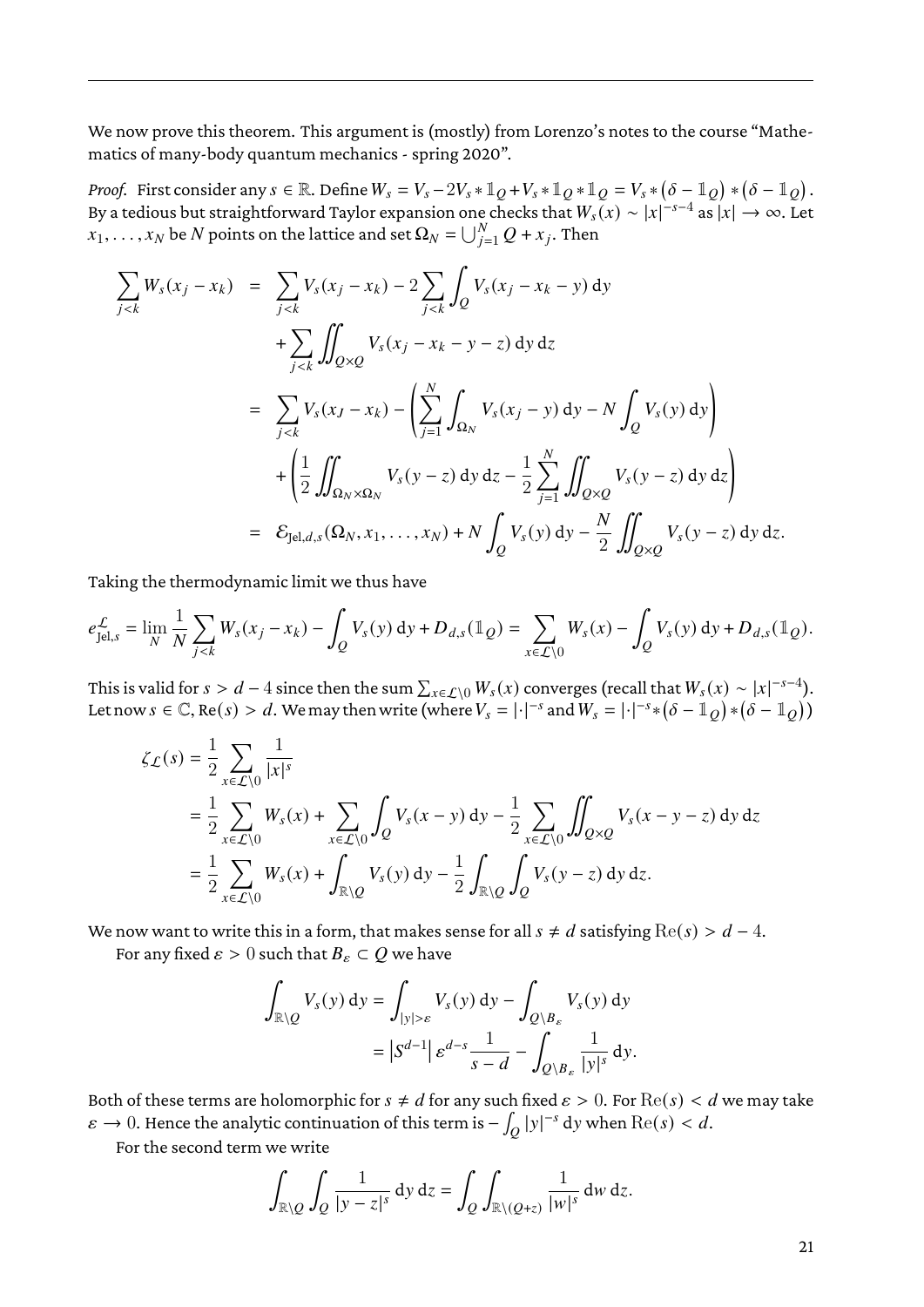We now split this integral according to

$$
\int_{Q} \int_{\mathbb{R} \setminus (Q+z)} = \int_{Q} \int_{|w| > \varepsilon|z|} - \int_{Q} \int_{(Q+z) \setminus B_{\varepsilon|z|}} \n= \int_{Q \setminus B_{\delta}} \int_{|w| > \varepsilon|z|} + \int_{B_{\delta}} \int_{|w| > \varepsilon|z|} - \int_{Q \setminus B_{\delta}} \int_{(Q+z) \setminus B_{\varepsilon|z|}} - \int_{B_{\delta}} \int_{(Q+z) \setminus B_{\rho}} - \int_{B_{\delta}} \int_{B_{\rho} \setminus B_{\varepsilon|z|}}
$$

where  $\varepsilon$ ,  $\delta$ ,  $\rho$ ,  $> 0$  are all sufficiently small. The terms

$$
\int_{Q\setminus B_\delta}\int_{(Q+z)\setminus B_{\varepsilon|z|}}|w|^{-s}\,dw\,dz, \qquad \int_{B_\delta}\int_{(Q+z)\setminus B_\rho}|w|^{-s}\,dw\,dz
$$

are analytic in s. For the remaining terms we calculate. The term

$$
\int_{Q\setminus B_\delta} \int_{|w|>\varepsilon|z|} |w|^{-s} \, dw \, dz = \left| S^{d-1} \right| \frac{1}{s-d} \varepsilon^{d-s} \int_{Q\setminus B_\delta} |z|^{d-s} \, dz
$$

makes sense for  $\text{Re}(s) > d$  and extends analytically to  $s \neq d$ . The term

$$
\int_{B_{\delta}} \int_{|w| > \varepsilon |z|} |w|^{-s} \, dw \, dz = \left| S^{d-1} \right|^2 \frac{1}{s-d} \frac{1}{2d-s} \varepsilon^{d-s} \delta^{2d-s}
$$

makes sense for  $d < \text{Re}(s) < 2d$  and extends analytically to  $s \neq d$ ,  $2d$ . The term

$$
\int_{B_{\delta}} \int_{B_{\rho} \setminus B_{\varepsilon}|z|} |w|^{-s} \, dw \, dz = \left| S^{d-1} \right| |B_1| \, \frac{1}{d-s} \delta^d \rho^{d-s} - \left| S^{d-1} \right|^2 \frac{1}{d-s} \varepsilon^{d-s} \frac{1}{2d-s} \delta^{2d-s}
$$

makes sense for  $d < \text{Re}(s) < 2d$  and extends analytically to  $s \neq d$ ,  $2d$ . The "poles" at  $s = 2d$  in fact cancel out, so  $2d$  is not a pole of  $\zeta_L(s)$ .

For  $\text{Re}(s) < d$  we may take  $\varepsilon, \delta, \rho \to 0$  in a suitable order. All these terms combined then give the limit

$$
-\int_{Q}\int_{Q+z} |w|^{-s} \,dw \,dz = -\iint_{Q\times Q} \frac{1}{|w-z|^s} \,dw \,dz.
$$

Thus, for  $d - 4 < \text{Re}(s) < d$  we have that (for the analytic continuation)

$$
\zeta_{\mathcal{L}}(s) = \frac{1}{2} \sum_{x \in \mathcal{L} \setminus 0} \tilde{W}_s(x) - \int_Q \frac{1}{|y|^s} + \frac{1}{2} \iint_{Q \times Q} \frac{1}{|y - z|^s} \, dy \, dz
$$

where  $\tilde{W}_s(x) = |\cdot|^{-s} * (\delta - \mathbb{1}_Q) * (\delta - \mathbb{1}_Q).$  Thus for real  $d-4 < s < d$  with  $s \neq 0$  we have

$$
\zeta_{\mathcal{L}}(s) = \begin{cases} e_{\text{Jel},s}^{\mathcal{L}} & \text{if } s > 0, \\ -e_{\text{Jel},s}^{\mathcal{L}} & \text{if } s < 0. \end{cases}
$$

For  $s = 0$  we have

$$
e_{\text{Jel},s=0}^{\mathcal{L}} = \sum_{x \in \mathcal{L} \setminus 0} W_{s=0}(x) - \int_{Q} V_{s=0}(y) \, dy + D_{d,s=0}(\mathbb{1}_{Q})
$$
  
= 
$$
\frac{d}{ds} \left[ \sum_{x \in \mathcal{L} \setminus 0} W_{s}(x) - \int_{Q} V_{s}(y) \, dy + D_{d,s}(\mathbb{1}_{Q}) \right]_{s=0^{+}} = \zeta'_{\mathcal{L}}(0). \quad \Box
$$